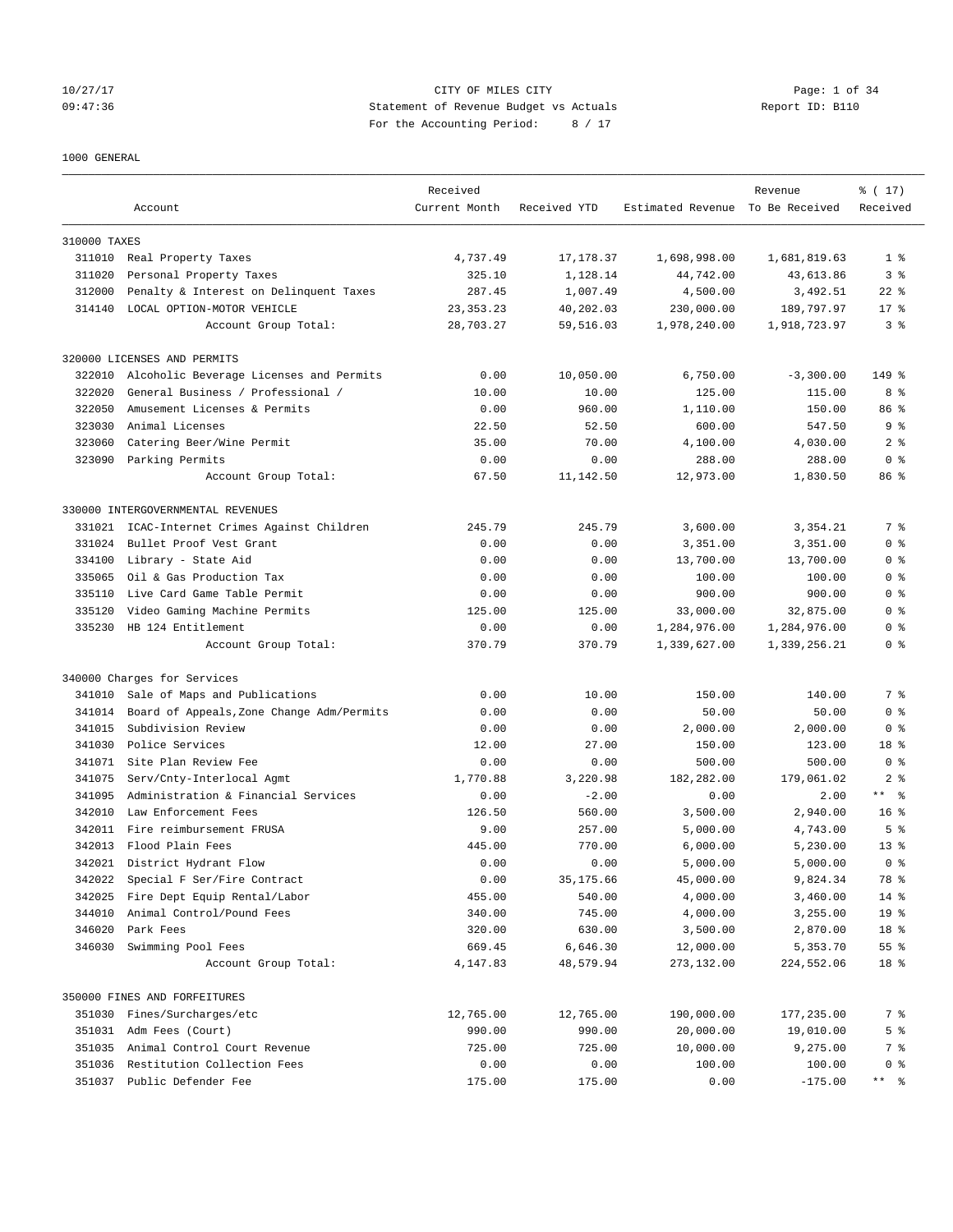## 10/27/17 CITY OF MILES CITY Page: 2 of 34 09:47:36 Statement of Revenue Budget vs Actuals Report ID: B110 For the Accounting Period: 8 / 17

### 1000 GENERAL

|        | Account                           | Received<br>Current Month | Received YTD | Estimated Revenue | Revenue<br>To Be Received | $\frac{1}{6}$ (17)<br>Received |
|--------|-----------------------------------|---------------------------|--------------|-------------------|---------------------------|--------------------------------|
|        | Account Group Total:              | 14,655.00                 | 14,655.00    | 220,100.00        | 205, 445.00               | 7 <sup>8</sup>                 |
|        | 360000 MISCELLANEOUS REVENUE      |                           |              |                   |                           |                                |
| 361005 | MidRivers Franchise Fees          | 204.74                    | 204.74       | 96,000.00         | 95,795.26                 | 0 <sup>8</sup>                 |
| 361010 | Land Rental                       | 450.00                    | 39, 165. 37  | 48,800.00         | 9,634.63                  | $80*$                          |
| 361020 | Building Rentals                  | 1,349.99                  | 2,699.98     | 16,100.00         | 13,400.02                 | $17*$                          |
| 362020 | MISC REVENUE                      | 3,552.99                  | 4,265.27     | 33,692.00         | 29, 426.73                | 13 <sup>8</sup>                |
| 362022 | Health Ins-MMIA Emp Benefits Prog | 4,197.20                  | $-50.00$     | 0.00              | 50.00                     | ** %                           |
| 365000 | Contributions and Donations       | 0.00                      | 30.00        | 1,000.00          | 970.00                    | 3%                             |
| 365012 | Swimming Lessions                 | 0.00                      | 0.00         | 500.00            | 500.00                    | 0 <sup>8</sup>                 |
| 365013 | Shop With A Cop                   | 0.00                      | 0.00         | 5,000.00          | 5,000.00                  | 0 <sup>8</sup>                 |
| 365014 | Denton Field Project/2015         | 33.21                     | 33.21        | 0.00              | $-33.21$                  | $***$ $=$ $\frac{6}{5}$        |
| 365015 | Florence Stacy Foundation         | 200.00                    | 350.00       | 6,000.00          | 5,650.00                  | 6 <sup>8</sup>                 |
| 365040 | DONATIONS-FIRE/AMB                | 0.00                      | 0.00         | 1,500.00          | 1,500.00                  | 0 <sup>8</sup>                 |
| 366040 | Misc.-BHS                         | 0.00                      | 0.00         | 800.00            | 800.00                    | 0 <sup>8</sup>                 |
| 366050 | Sale of Junk/Salvage-PD cars      | 20.00                     | 20.00        | 3,000.00          | 2,980.00                  | 1 <sup>8</sup>                 |
|        | Account Group Total:              | 10,008.13                 | 46,718.57    | 212,392.00        | 165,673.43                | $22$ $%$                       |
|        | 370000 INVESTMENT EARNINGS        |                           |              |                   |                           |                                |
|        | 371010 Investment Earnings        | 0.00                      | 1,099.18     | 3,500.00          | 2,400.82                  | 31.8                           |
|        | Account Group Total:              | 0.00                      | 1,099.18     | 3,500.00          | 2,400.82                  | 31.8                           |
|        | 380000 OTHER FINANCING SOURCES    |                           |              |                   |                           |                                |
| 381070 | Proceeds/Loans/Intercap 016-2015  | 0.00                      | 0.00         | 430,000.00        | 430,000.00                | 0 <sup>8</sup>                 |
| 383000 | Interfund Operating Transfer      | 19,476.84                 | 45,203.68    | 573,259.00        | 528,055.32                | 8 %                            |
|        | Account Group Total:              | 19,476.84                 | 45, 203.68   | 1,003,259.00      | 958,055.32                | 5 <sup>°</sup>                 |
|        | Fund<br>Total:                    | 77,429.36                 | 227, 285.69  | 5.043.223.00      | 4,815,937.31              | 5 %                            |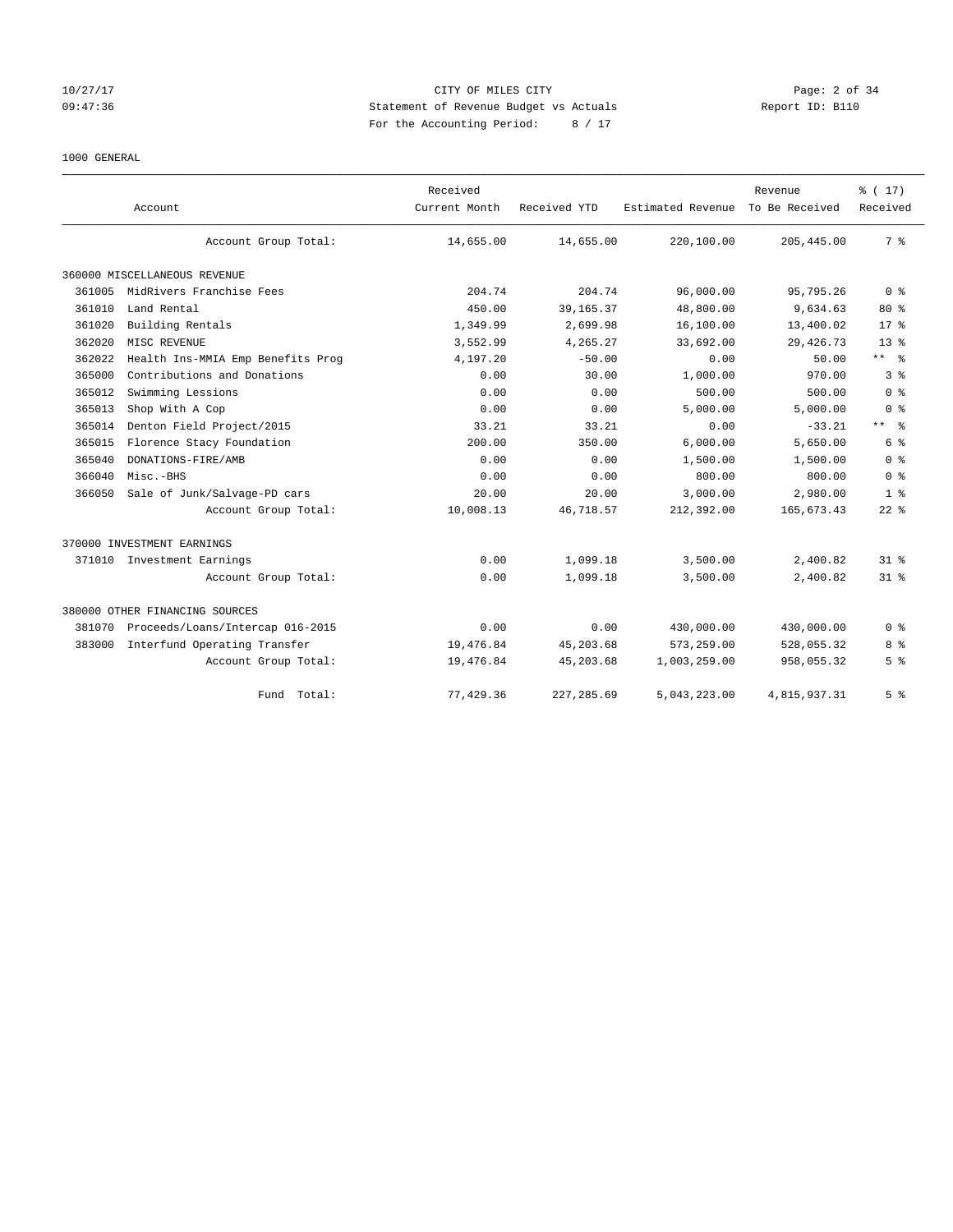## 10/27/17 CITY OF MILES CITY Page: 3 of 34 09:47:36 Statement of Revenue Budget vs Actuals Report ID: B110 For the Accounting Period: 8 / 17

# 2220 LIBRARY

|        | Account                           | Received<br>Current Month | Received YTD | Estimated Revenue | Revenue<br>To Be Received | $\frac{1}{2}$ (17)<br>Received |
|--------|-----------------------------------|---------------------------|--------------|-------------------|---------------------------|--------------------------------|
|        |                                   |                           |              |                   |                           |                                |
|        | 340000 Charges for Services       |                           |              |                   |                           |                                |
| 341075 | Serv/Cnty-Interlocal Agmt         | 0.00                      | 0.00         | 40,206.00         | 40,206.00                 | 0 <sup>8</sup>                 |
| 346070 | Library Fees                      | 294.30                    | 492.55       | 4,000.00          | 3,507.45                  | $12*$                          |
| 346074 | Book Sales                        | 20.40                     | 47.15        | 400.00            | 352.85                    | $12*$                          |
|        | Account Group Total:              | 314.70                    | 539.70       | 44,606.00         | 44,066.30                 | 1 <sup>8</sup>                 |
|        | 360000 MISCELLANEOUS REVENUE      |                           |              |                   |                           |                                |
| 365035 | Donation-Library Board of Trustee | 0.00                      | 725.76       | 0.00              | $-725.76$                 | $***$ $\frac{6}{6}$            |
|        | Account Group Total:              | 0.00                      | 725.76       | 0.00              | $-725.76$                 | $***$ $\frac{6}{5}$            |
|        | 380000 OTHER FINANCING SOURCES    |                           |              |                   |                           |                                |
| 383000 | Interfund Operating Transfer      | 24,826.60                 | 49,653.20    | 297,919.00        | 248,265.80                | $17$ %                         |
|        | Account Group Total:              | 24,826.60                 | 49,653.20    | 297,919.00        | 248,265.80                | $17$ %                         |
|        | Fund Total:                       | 25, 141.30                | 50,918.66    | 342,525.00        | 291,606.34                | 15 <sup>8</sup>                |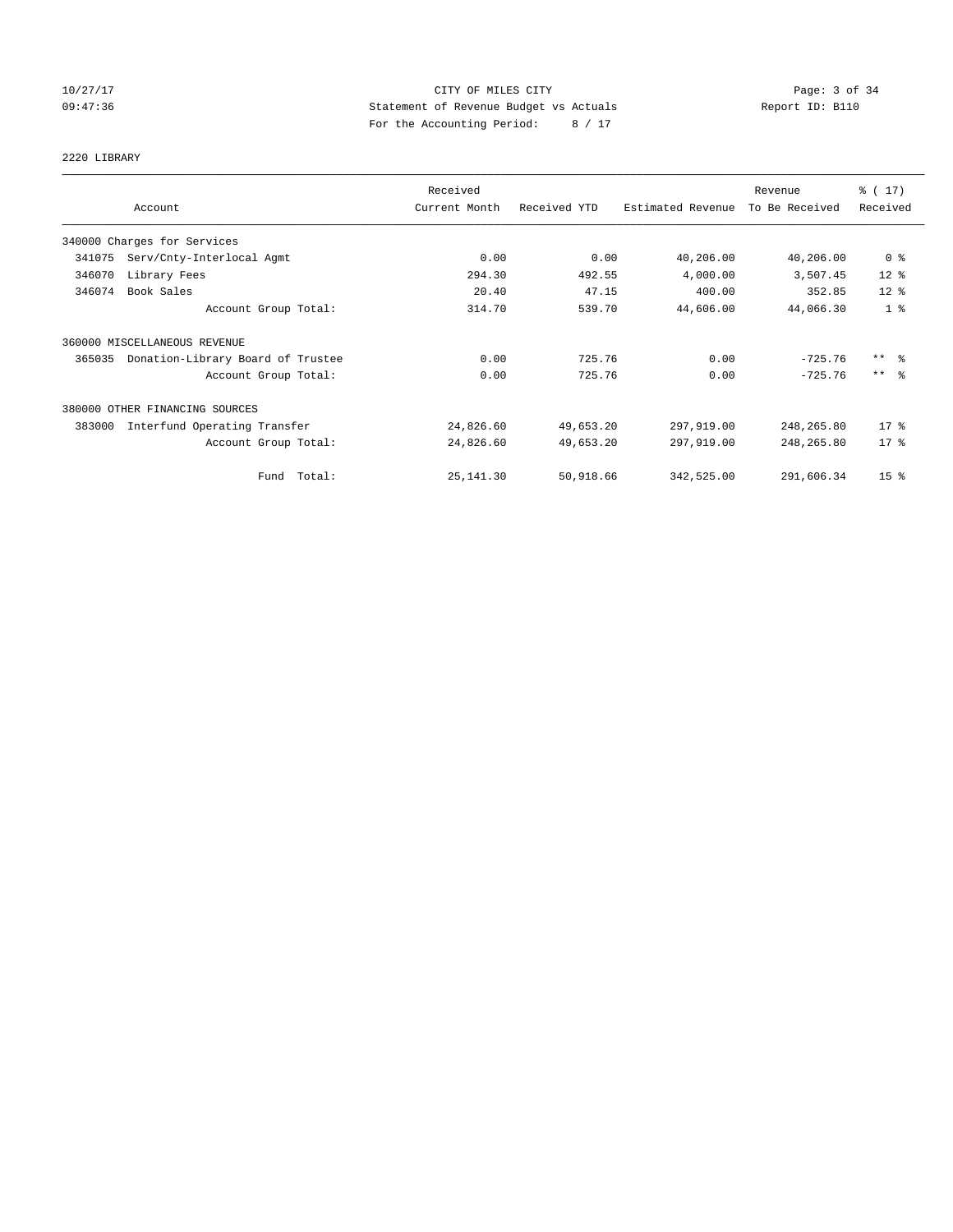## 10/27/17 CITY OF MILES CITY Page: 4 of 34 09:47:36 Statement of Revenue Budget vs Actuals Report ID: B110 For the Accounting Period: 8 / 17

2260 EMERGENCY DISASTER

|              | Account                                | Received<br>Current Month | Received YTD | Estimated Revenue To Be Received | Revenue | $\frac{1}{6}$ ( 17 )<br>Received |  |
|--------------|----------------------------------------|---------------------------|--------------|----------------------------------|---------|----------------------------------|--|
| 310000 TAXES |                                        |                           |              |                                  |         |                                  |  |
| 312000       | Penalty & Interest on Delinquent Taxes | 2.74                      | 9.60         | 0.00                             | $-9.60$ | $***$ %                          |  |
|              | Account Group Total:                   | 2.74                      | 9.60         | 0.00                             | $-9.60$ | $***$ $\frac{6}{10}$             |  |
|              | Fund Total:                            | 2.74                      | 9.60         | 0.00                             | $-9.60$ | $***$ $\frac{6}{10}$             |  |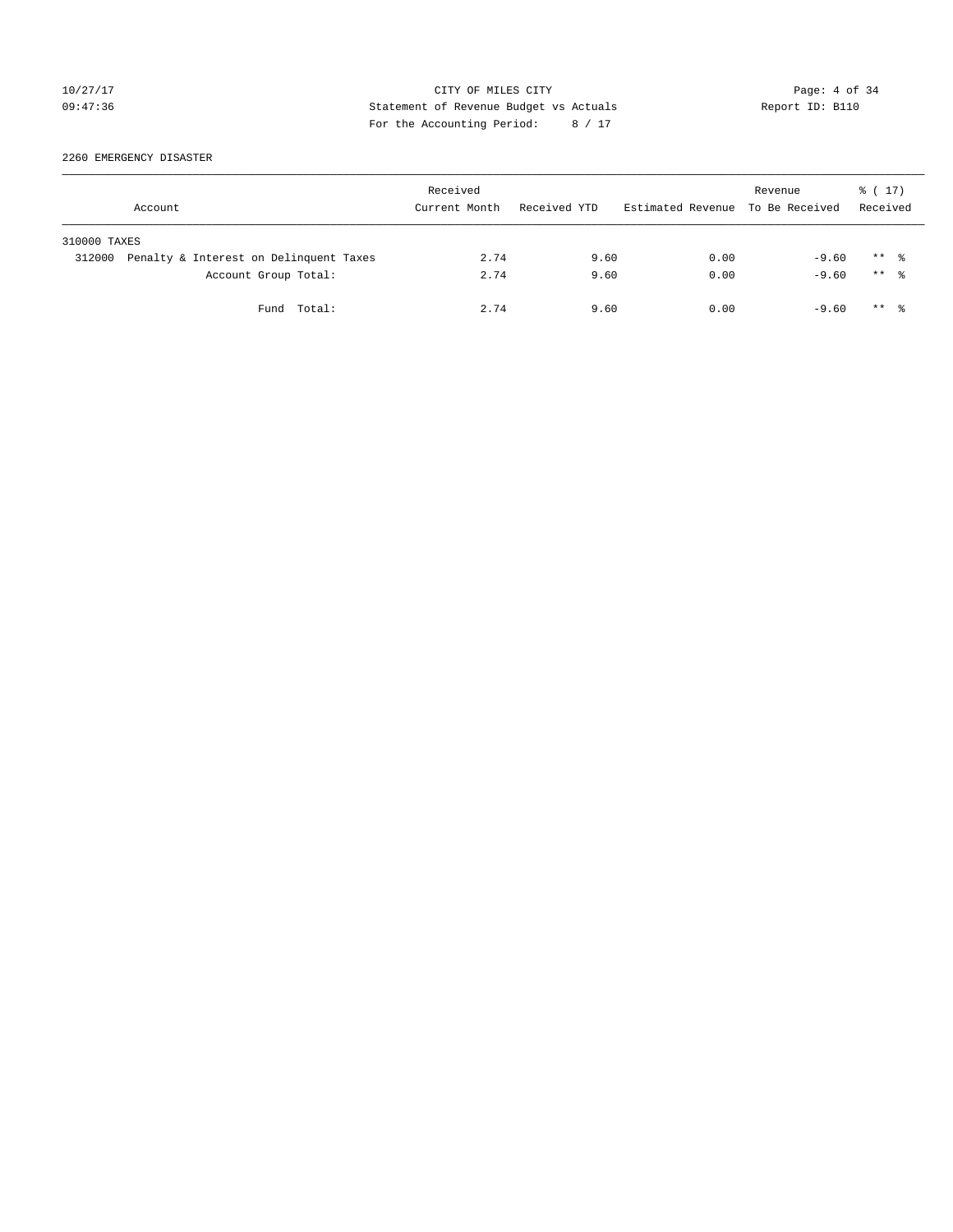## 10/27/17 CITY OF MILES CITY Page: 5 of 34 09:47:36 Statement of Revenue Budget vs Actuals Report ID: B110 For the Accounting Period: 8 / 17

2270 Health

| Account                                | Received<br>Current Month | Received YTD | Estimated Revenue | Revenue<br>To Be Received | $\frac{1}{6}$ ( 17)<br>Received |
|----------------------------------------|---------------------------|--------------|-------------------|---------------------------|---------------------------------|
| 380000 OTHER FINANCING SOURCES         |                           |              |                   |                           |                                 |
| Interfund Operating Transfer<br>383000 | 0.00                      | 0.00         | 7,500.00          | 7,500.00                  | 0 %                             |
| Account Group Total:                   | 0.00                      | 0.00         | 7,500.00          | 7,500.00                  | 0 %                             |
| Fund Total:                            | 0.00                      | 0.00         | 7,500.00          | 7,500.00                  | 0 %                             |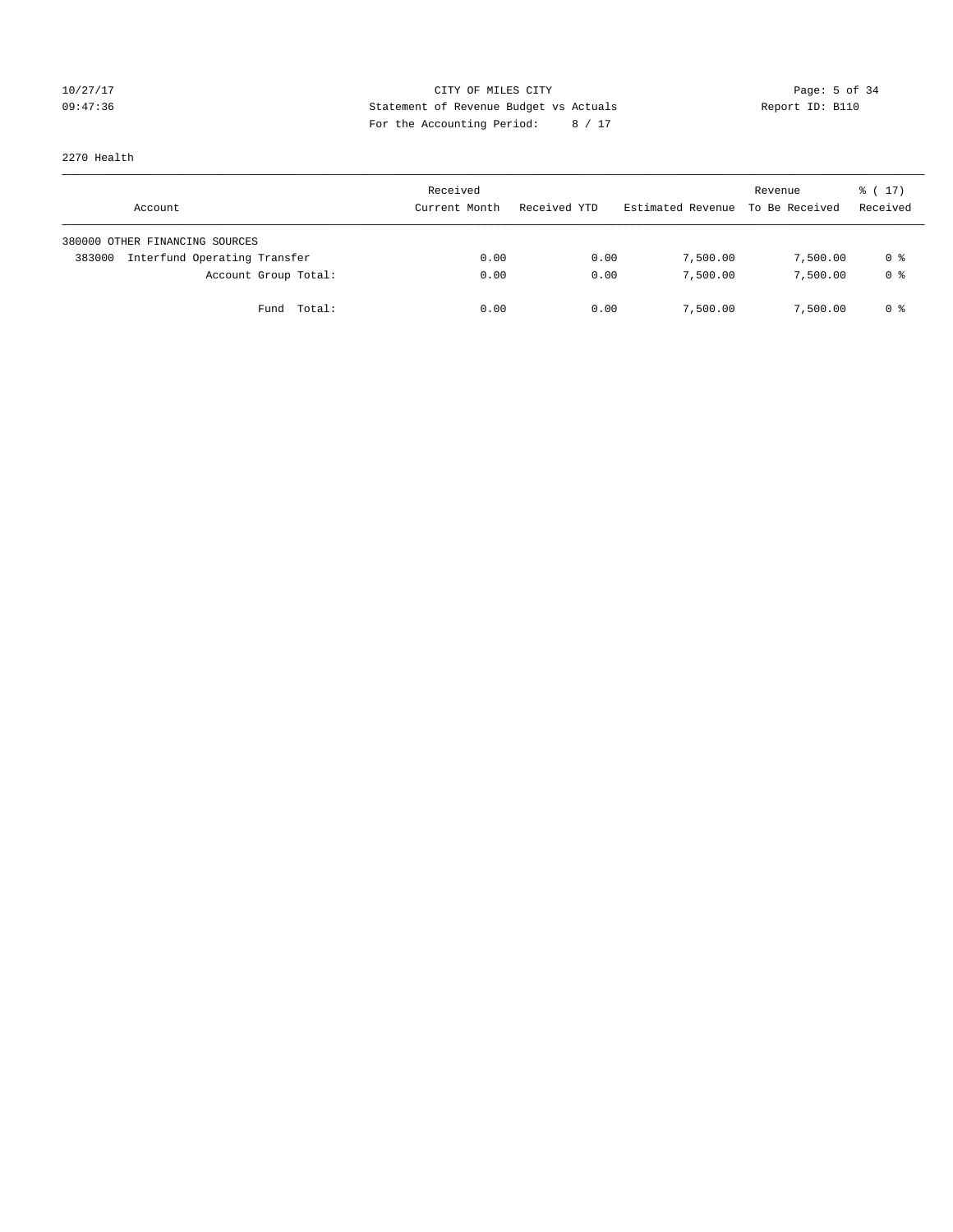## 10/27/17 CITY OF MILES CITY Page: 6 of 34 09:47:36 Statement of Revenue Budget vs Actuals Report ID: B110 For the Accounting Period: 8 / 17

### 2310 TIFD-Downtown

| Account                              | Received<br>Current Month | Received YTD | Estimated Revenue | Revenue<br>To Be Received | $\frac{1}{6}$ (17)<br>Received |
|--------------------------------------|---------------------------|--------------|-------------------|---------------------------|--------------------------------|
|                                      |                           |              |                   |                           |                                |
| 310000 TAXES                         |                           |              |                   |                           |                                |
| 311010<br>Real Property Taxes        | 0.00                      | 0.00         | 36,000.00         | 36,000.00                 | 0 <sup>8</sup>                 |
| Account Group Total:                 | 0.00                      | 0.00         | 36,000.00         | 36,000.00                 | 0 <sup>8</sup>                 |
| INTERGOVERNMENTAL REVENUES<br>330000 |                           |              |                   |                           |                                |
| 331172<br>Montana Main St Grant      | 10,000.00                 | 10,000.00    | 10,000.00         | 0.00                      | $100*$                         |
| Account Group Total:                 | 10,000.00                 | 10,000.00    | 10,000.00         | 0.00                      | $100*$                         |
| Fund Total:                          | 10,000.00                 | 10,000.00    | 46,000.00         | 36,000.00                 | $22$ $%$                       |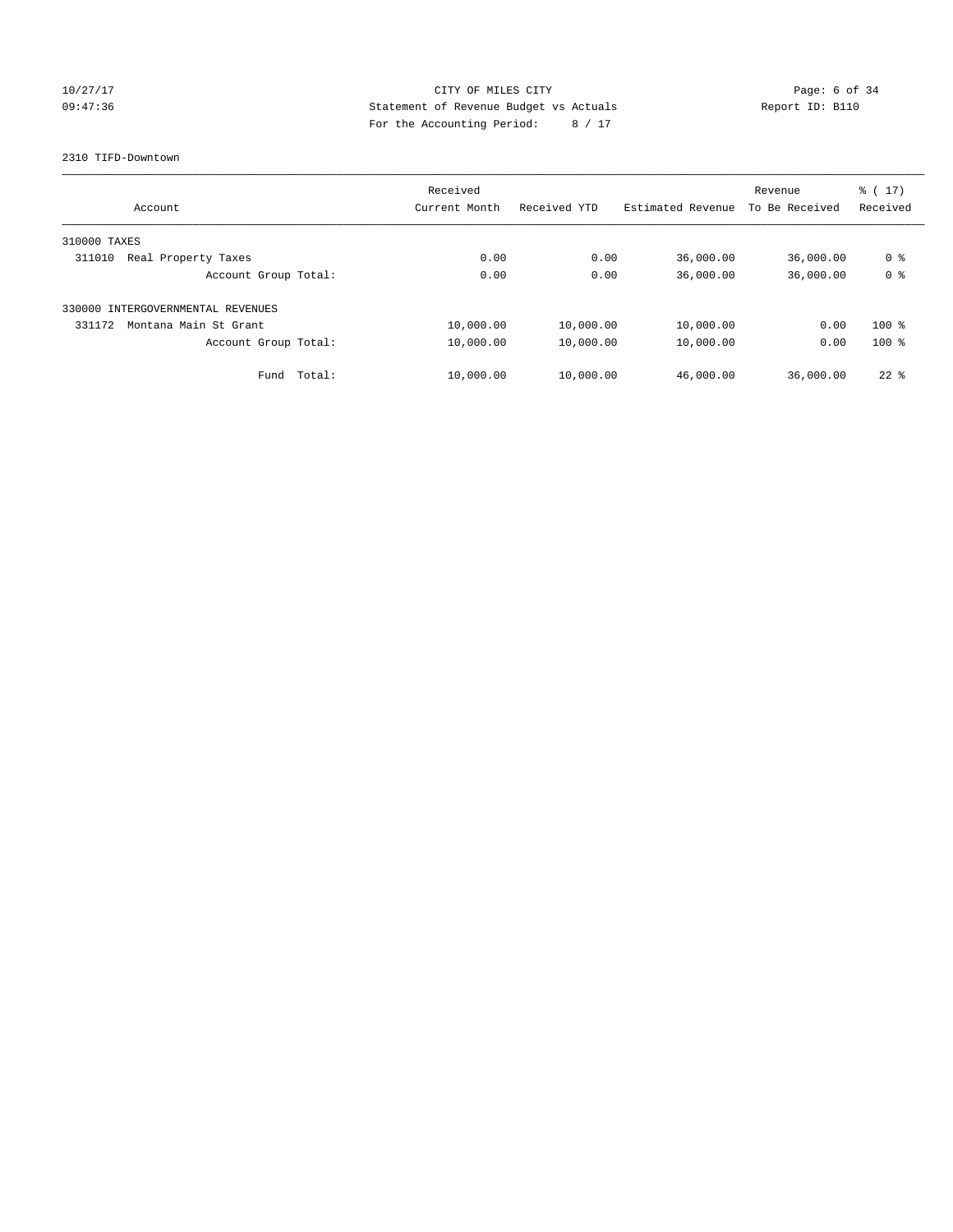## 10/27/17 CITY OF MILES CITY Page: 7 of 34 09:47:36 Statement of Revenue Budget vs Actuals Report ID: B110 For the Accounting Period: 8 / 17

2350 Local Government/Study Commission

|              | Account                 |             | Received<br>Current Month | Received YTD | Estimated Revenue | Revenue<br>To Be Received | $\frac{1}{6}$ ( 17 )<br>Received |
|--------------|-------------------------|-------------|---------------------------|--------------|-------------------|---------------------------|----------------------------------|
| 310000 TAXES |                         |             |                           |              |                   |                           |                                  |
| 311010       | Real Property Taxes     |             | 0.42                      | 4.85         | 3,848.00          | 3,843.15                  | 0 %                              |
| 311020       | Personal Property Taxes |             | 0.00                      | 0.04         | 0.00              | $-0.04$                   | $***$ %                          |
|              | Account Group Total:    |             | 0.42                      | 4.89         | 3,848.00          | 3,843.11                  | 0 %                              |
|              |                         | Fund Total: | 0.42                      | 4.89         | 3,848.00          | 3,843.11                  | 0 %                              |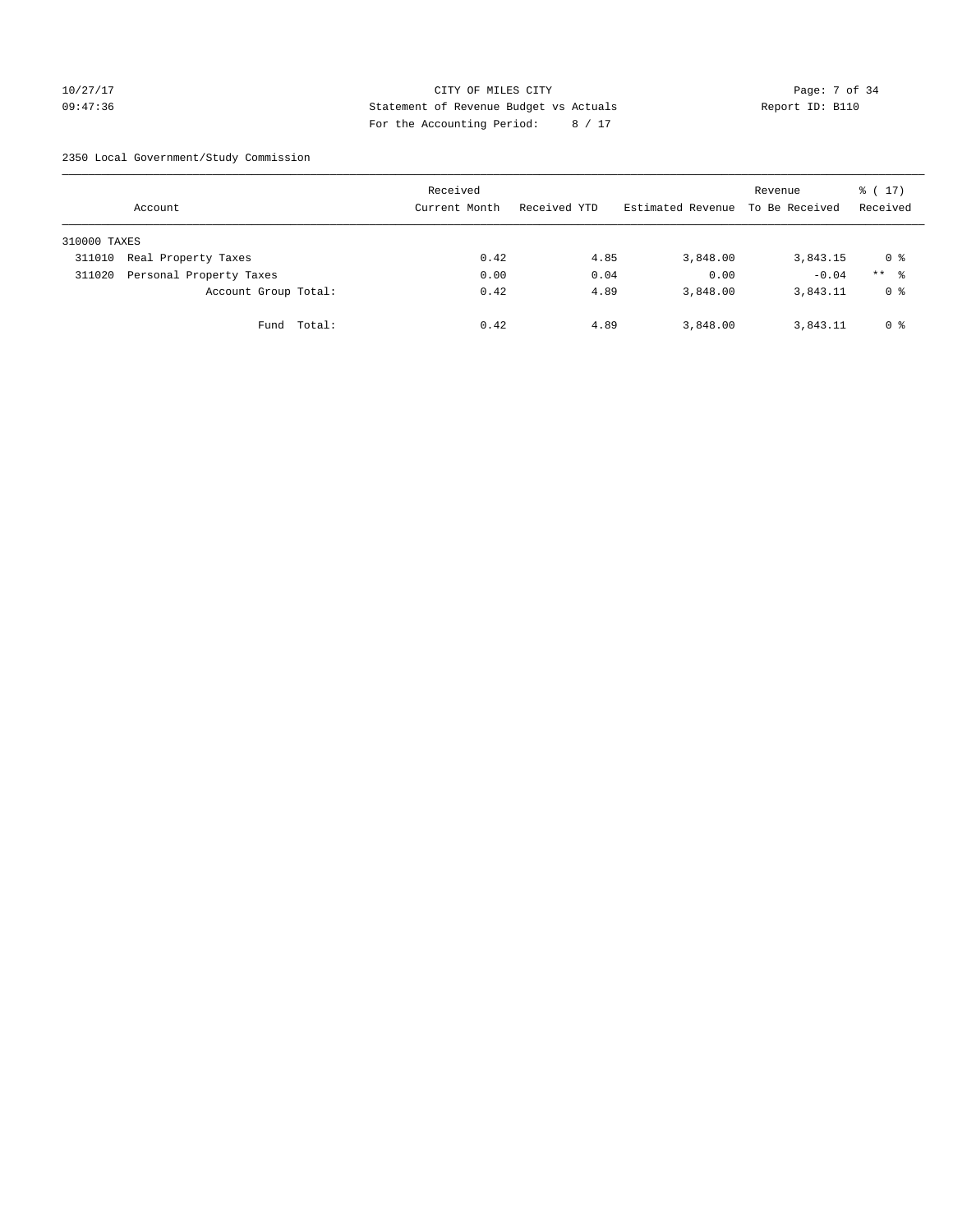## 10/27/17 CITY OF MILES CITY Page: 8 of 34 09:47:36 Statement of Revenue Budget vs Actuals Report ID: B110 For the Accounting Period: 8 / 17

2372 Permissive Medical Levy

|              | Account                                | Received<br>Current Month | Received YTD | Estimated Revenue | Revenue<br>To Be Received | $\frac{1}{6}$ (17)<br>Received |
|--------------|----------------------------------------|---------------------------|--------------|-------------------|---------------------------|--------------------------------|
| 310000 TAXES |                                        |                           |              |                   |                           |                                |
| 311010       | Real Property Taxes                    | 538.05                    | 1,948.83     | 197,014.00        | 195,065.17                | $1 \circ$                      |
| 311020       | Personal Property Taxes                | 36.94                     | 128.16       | 5,769.00          | 5,640.84                  | $2 \div$                       |
| 312000       | Penalty & Interest on Delinquent Taxes | 9.58                      | 33.58        | 0.00              | $-33.58$                  | ** 8                           |
|              | Account Group Total:                   | 584.57                    | 2,110.57     | 202,783.00        | 200,672.43                | 1 <sup>8</sup>                 |
|              | Total:<br>Fund                         | 584.57                    | 2,110.57     | 202,783.00        | 200,672.43                | 1 <sup>8</sup>                 |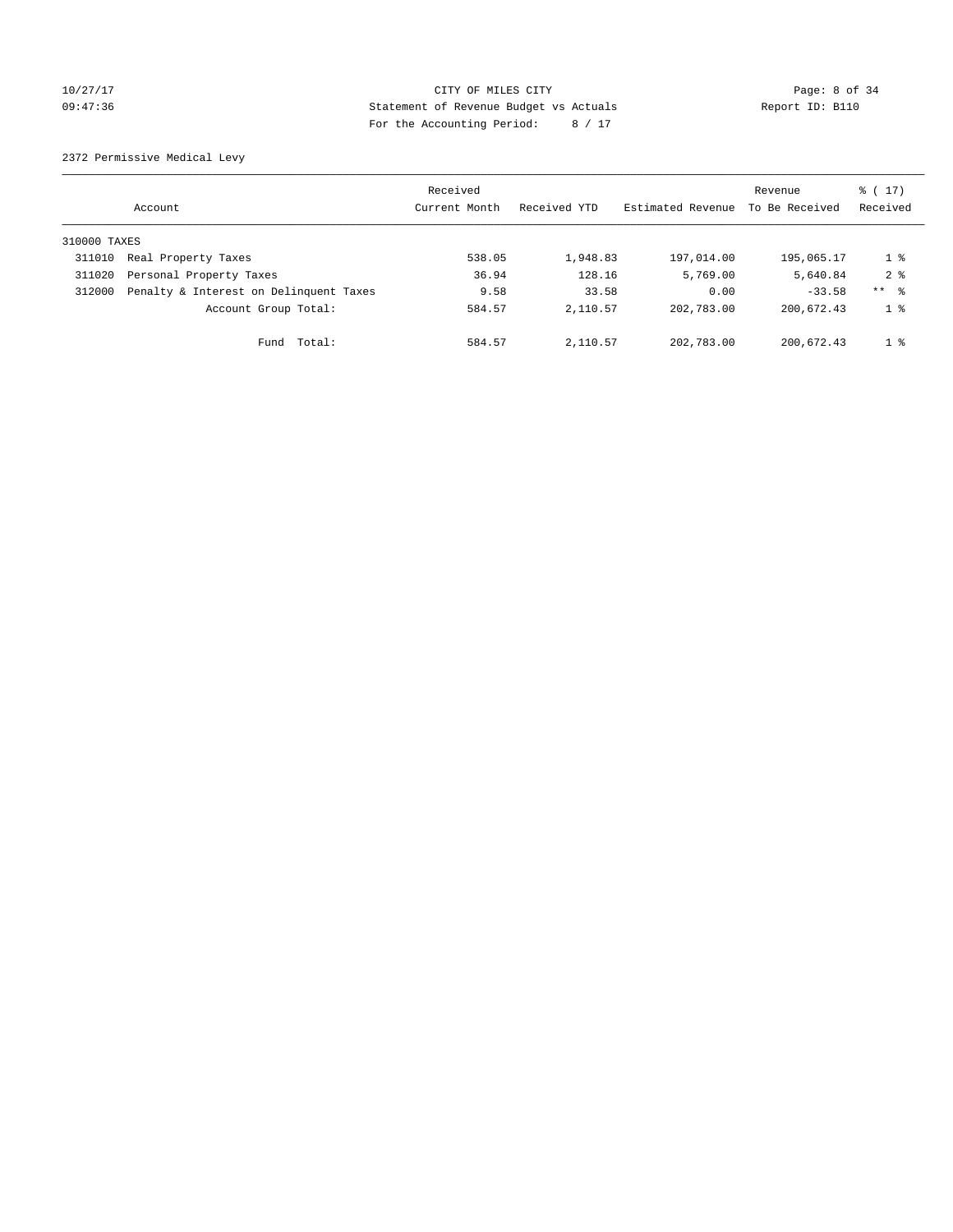## 10/27/17 CITY OF MILES CITY Page: 9 of 34 09:47:36 Statement of Revenue Budget vs Actuals Report ID: B110 For the Accounting Period: 8 / 17

### 2394 BUILDING CODE ENFORCEMENT

| Account                              | Received<br>Current Month | Received YTD | Estimated Revenue | Revenue<br>To Be Received | $\frac{1}{6}$ ( 17 )<br>Received |
|--------------------------------------|---------------------------|--------------|-------------------|---------------------------|----------------------------------|
| 320000 LICENSES AND PERMITS          |                           |              |                   |                           |                                  |
| Building & Related Permits<br>323010 | 15,836.47                 | 24,643.57    | 145,600.00        | 120,956.43                | $17*$                            |
| Account Group Total:                 | 15,836.47                 | 24,643.57    | 145,600.00        | 120,956.43                | $17*$                            |
| Fund Total:                          | 15,836.47                 | 24,643.57    | 145,600.00        | 120,956.43                | $17*$                            |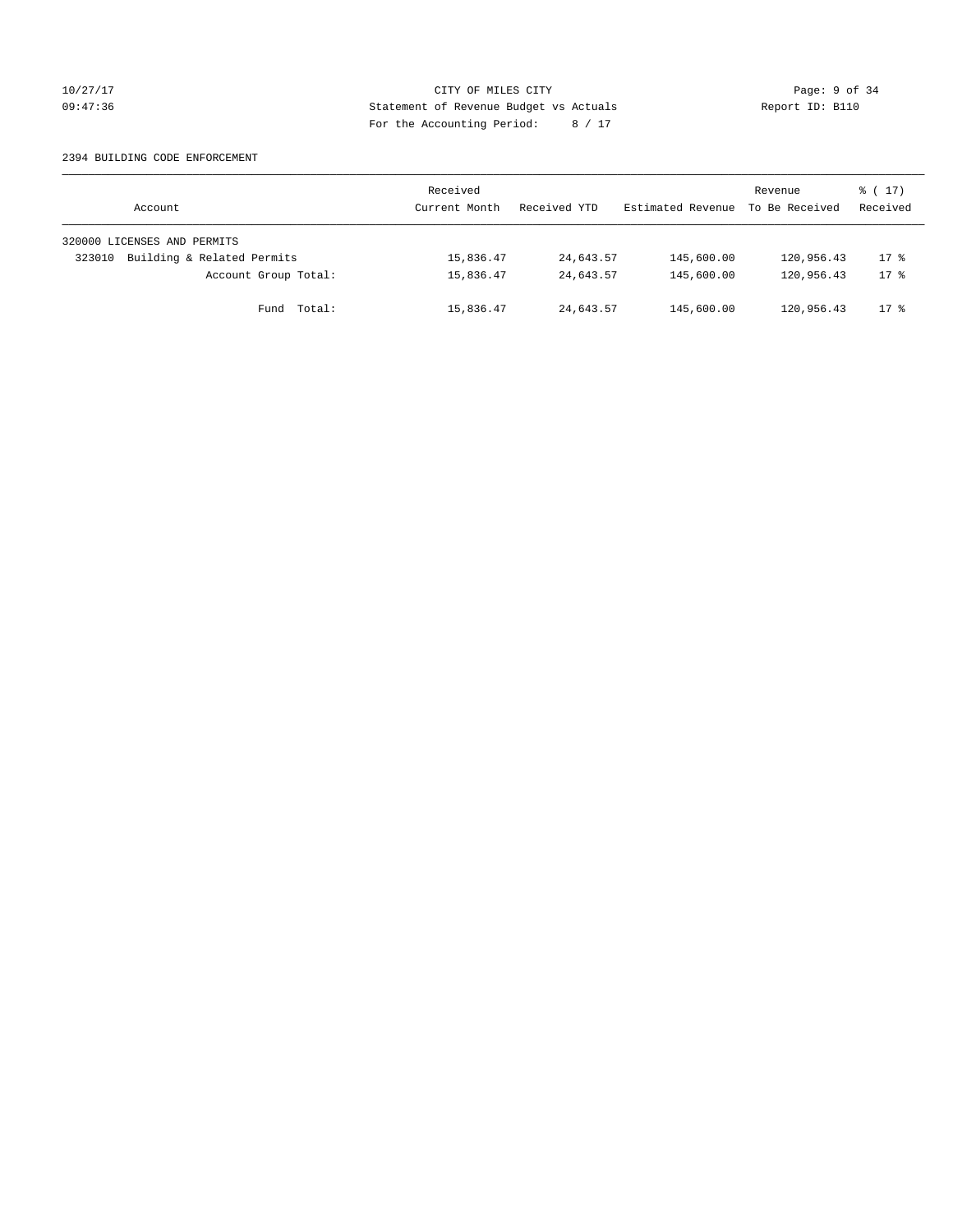## 10/27/17 Page: 10 of 34 09:47:36 Statement of Revenue Budget vs Actuals Report ID: B110 For the Accounting Period: 8 / 17

2400 LTG M D#165-(Gen City)

|        |                                          | Received      |              |                   | Revenue        | $\frac{1}{6}$ ( 17 ) |
|--------|------------------------------------------|---------------|--------------|-------------------|----------------|----------------------|
|        | Account                                  | Current Month | Received YTD | Estimated Revenue | To Be Received | Received             |
|        | 360000 MISCELLANEOUS REVENUE             |               |              |                   |                |                      |
| 363010 | Maintenance Assessments                  | 681.22        | 3,257.87     | 204,872.00        | 201,614.13     | 2 <sub>8</sub>       |
| 363040 | Penalty & Interest on Deling Assessments | 44.21         | 202.95       | 500.00            | 297.05         | $41*$                |
|        | Account Group Total:                     | 725.43        | 3,460.82     | 205, 372.00       | 201,911.18     | 2 <sup>8</sup>       |
|        | 370000 INVESTMENT EARNINGS               |               |              |                   |                |                      |
| 371010 | Investment Earnings                      | 0.00          | 34.37        | 100.00            | 65.63          | $34$ $%$             |
|        | Account Group Total:                     | 0.00          | 34.37        | 100.00            | 65.63          | $34$ $%$             |
|        | Total:<br>Fund                           | 725.43        | 3,495.19     | 205, 472.00       | 201,976.81     | 2 <sub>8</sub>       |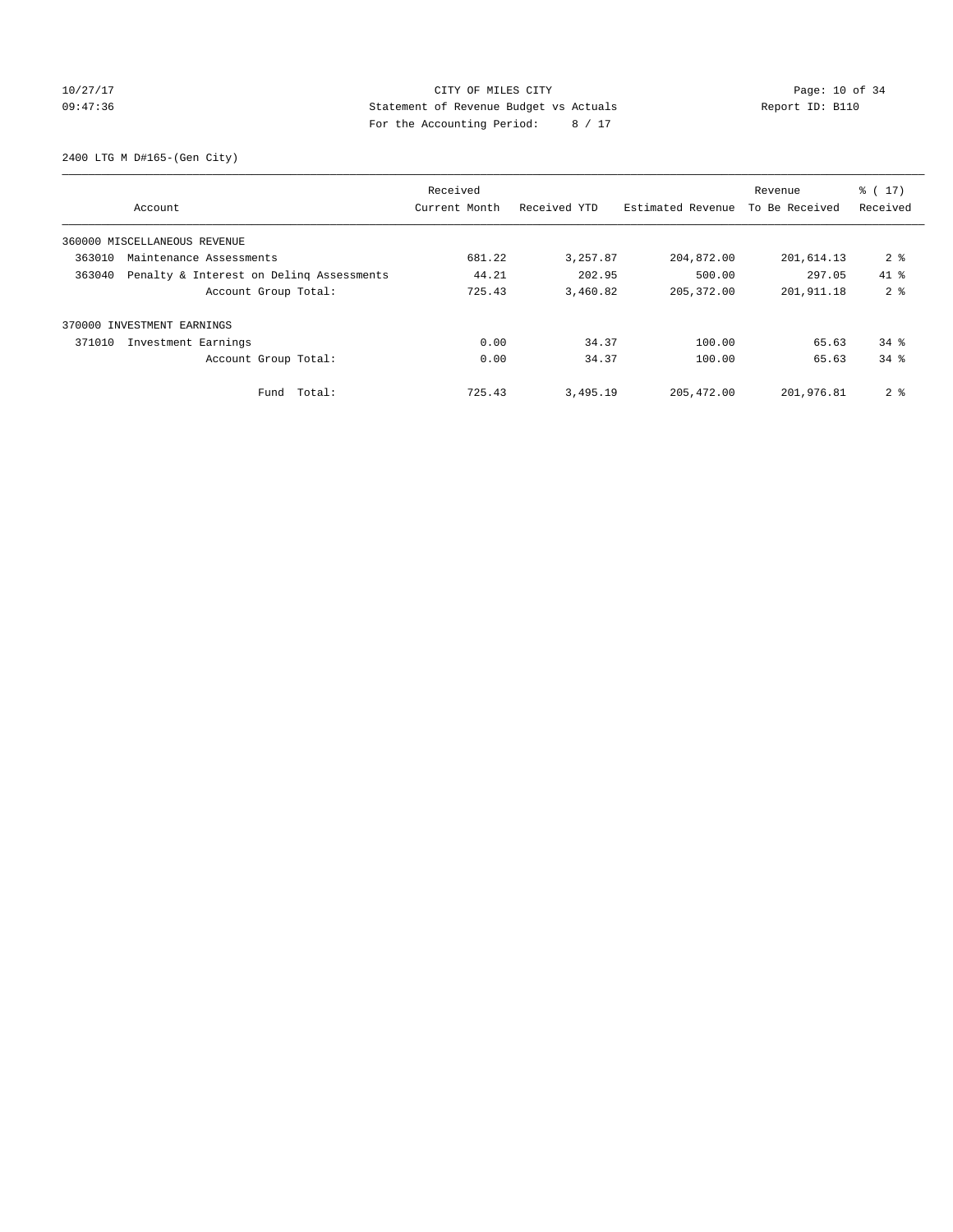## 10/27/17 Page: 11 of 34 09:47:36 Statement of Revenue Budget vs Actuals Report ID: B110 For the Accounting Period: 8 / 17

2420 LTG M D#167-(MilesAddn Etc)

|        |                                          | Received      |              |                   | Revenue        | $\frac{1}{6}$ ( 17 ) |
|--------|------------------------------------------|---------------|--------------|-------------------|----------------|----------------------|
|        | Account                                  | Current Month | Received YTD | Estimated Revenue | To Be Received | Received             |
|        | 360000 MISCELLANEOUS REVENUE             |               |              |                   |                |                      |
| 363010 | Maintenance Assessments                  | 215.33        | 1,636.57     | 27,357.00         | 25,720.43      | 6 %                  |
| 363040 | Penalty & Interest on Deling Assessments | 12.15         | 81.37        | 100.00            | 18.63          | 81 %                 |
|        | Account Group Total:                     | 227.48        | 1,717.94     | 27,457.00         | 25,739.06      | 6 %                  |
|        | 370000 INVESTMENT EARNINGS               |               |              |                   |                |                      |
| 371010 | Investment Earnings                      | 0.00          | 11.68        | 55.00             | 43.32          | $21*$                |
|        | Account Group Total:                     | 0.00          | 11.68        | 55.00             | 43.32          | $21$ $%$             |
|        | Total:<br>Fund                           | 227.48        | 1,729.62     | 27,512.00         | 25,782.38      | 6 %                  |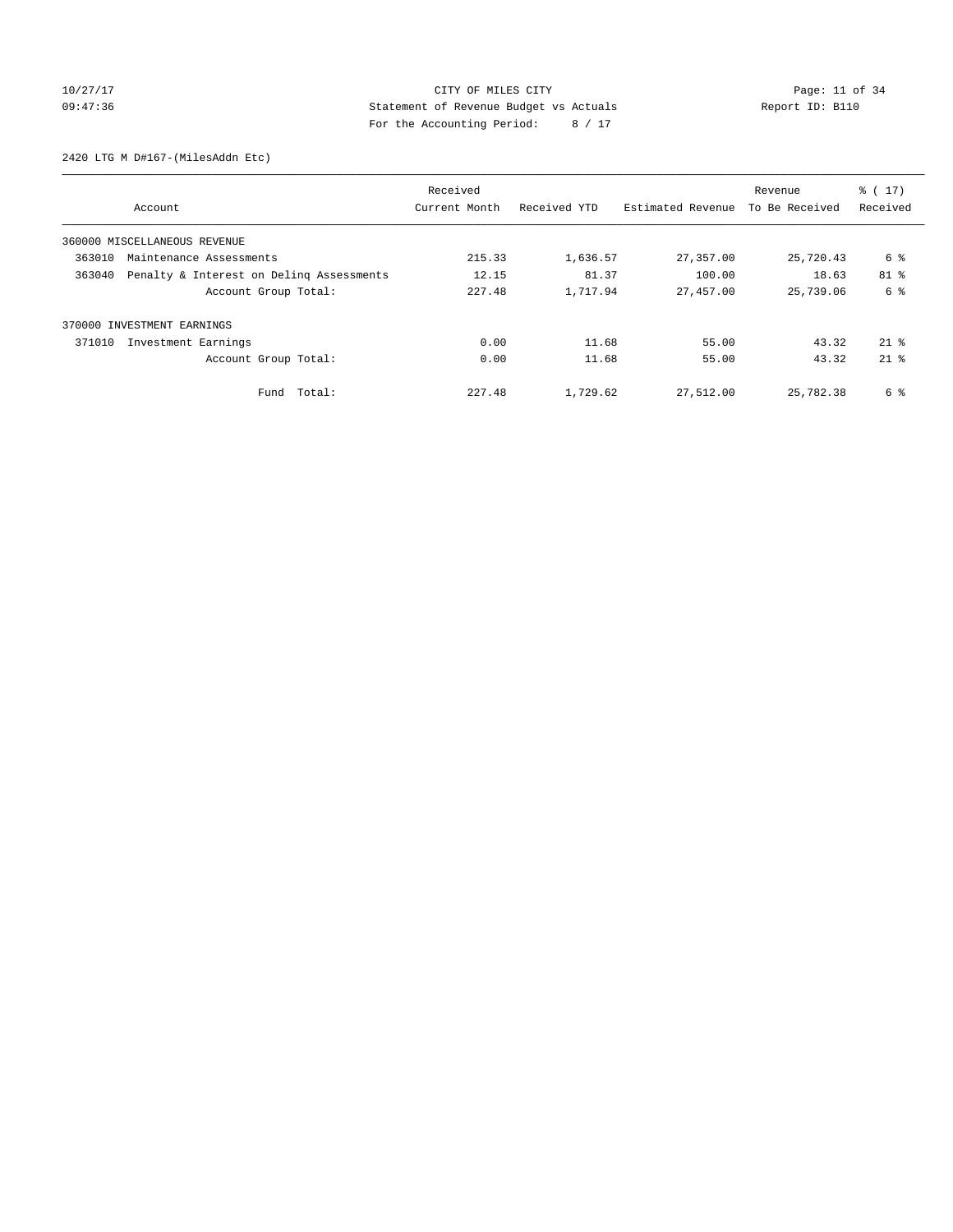10/27/17 Page: 12 of 34 09:47:36 Statement of Revenue Budget vs Actuals Report ID: B110 For the Accounting Period: 8 / 17

2430 LTG M D#171-(Balsam Est)

|        |                                          | Received      |              |                   | Revenue        | $\frac{1}{6}$ ( 17 ) |
|--------|------------------------------------------|---------------|--------------|-------------------|----------------|----------------------|
|        | Account                                  | Current Month | Received YTD | Estimated Revenue | To Be Received | Received             |
|        | 360000 MISCELLANEOUS REVENUE             |               |              |                   |                |                      |
| 363010 | Maintenance Assessments                  | 0.00          | 0.00         | 5,072.00          | 5,072.00       | 0 <sup>8</sup>       |
| 363040 | Penalty & Interest on Deling Assessments | 0.00          | 0.00         | 5.00              | 5.00           | 0 <sup>8</sup>       |
|        | Account Group Total:                     | 0.00          | 0.00         | 5,077.00          | 5,077.00       | 0 <sup>8</sup>       |
|        | 370000 INVESTMENT EARNINGS               |               |              |                   |                |                      |
| 371010 | Investment Earnings                      | 0.00          | 2.01         | 10.00             | 7.99           | $20*$                |
|        | Account Group Total:                     | 0.00          | 2.01         | 10.00             | 7.99           | $20*$                |
|        | Total:<br>Fund                           | 0.00          | 2.01         | 5,087.00          | 5,084.99       | 0 <sup>8</sup>       |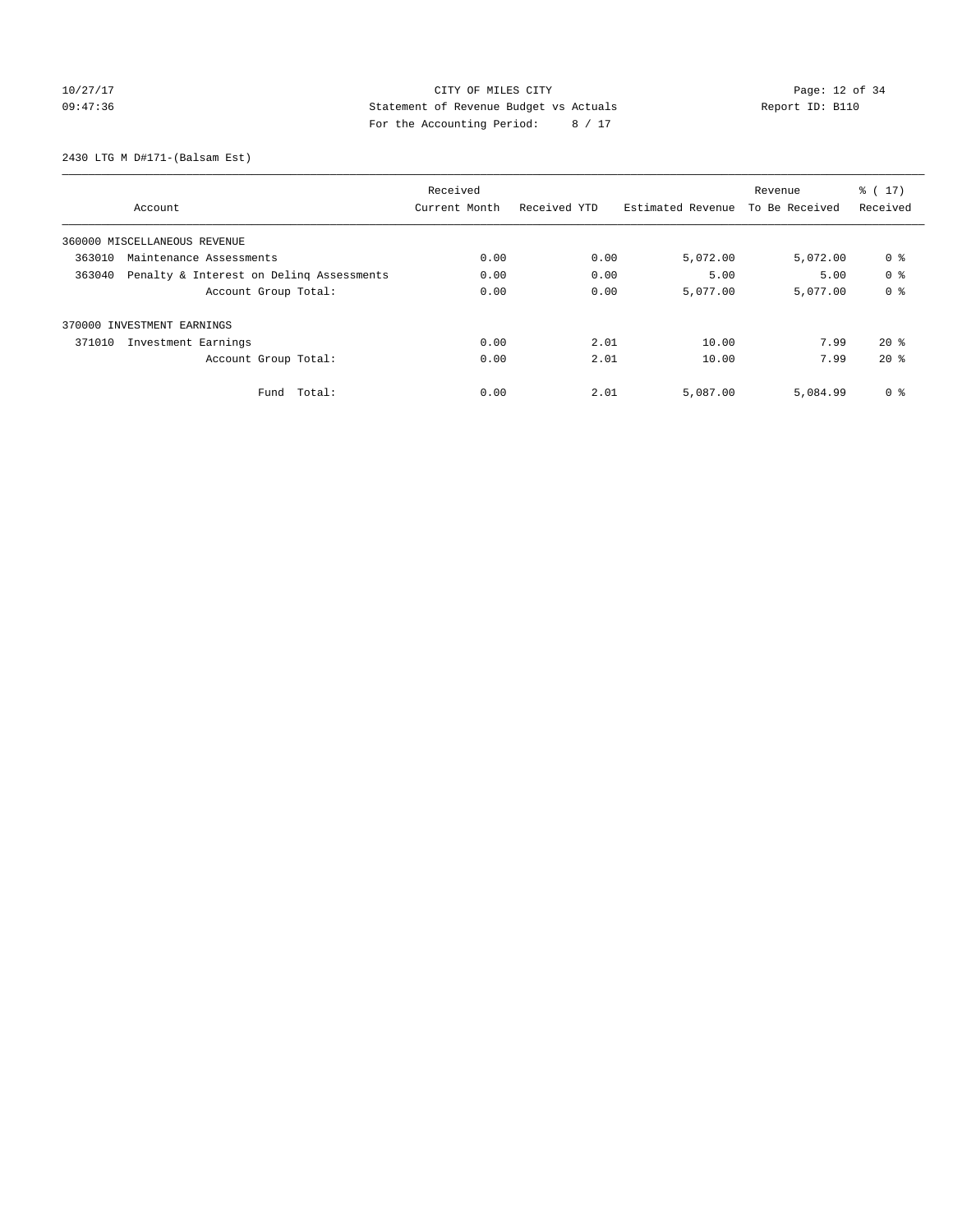# 10/27/17 Page: 13 of 34 09:47:36 Statement of Revenue Budget vs Actuals Report ID: B110 For the Accounting Period: 8 / 17

2440 LTG M D#172-(Main Str)

|        |                                          | Received      |              |                   | Revenue        | $\frac{1}{6}$ ( 17 ) |
|--------|------------------------------------------|---------------|--------------|-------------------|----------------|----------------------|
|        | Account                                  | Current Month | Received YTD | Estimated Revenue | To Be Received | Received             |
|        | 360000 MISCELLANEOUS REVENUE             |               |              |                   |                |                      |
| 363010 | Maintenance Assessments                  | 465.22        | 1,331.01     | 19,255.00         | 17,923.99      | 7 %                  |
| 363040 | Penalty & Interest on Deling Assessments | 26.26         | 68.43        | 100.00            | 31.57          | 68 %                 |
|        | Account Group Total:                     | 491.48        | 1,399.44     | 19,355.00         | 17,955.56      | 7 %                  |
|        | 370000 INVESTMENT EARNINGS               |               |              |                   |                |                      |
| 371010 | Investment Earnings                      | 0.00          | 5.04         | 50.00             | 44.96          | $10*$                |
|        | Account Group Total:                     | 0.00          | 5.04         | 50.00             | 44.96          | $10*$                |
|        | Fund Total:                              | 491.48        | 1,404.48     | 19,405.00         | 18,000.52      | 7 %                  |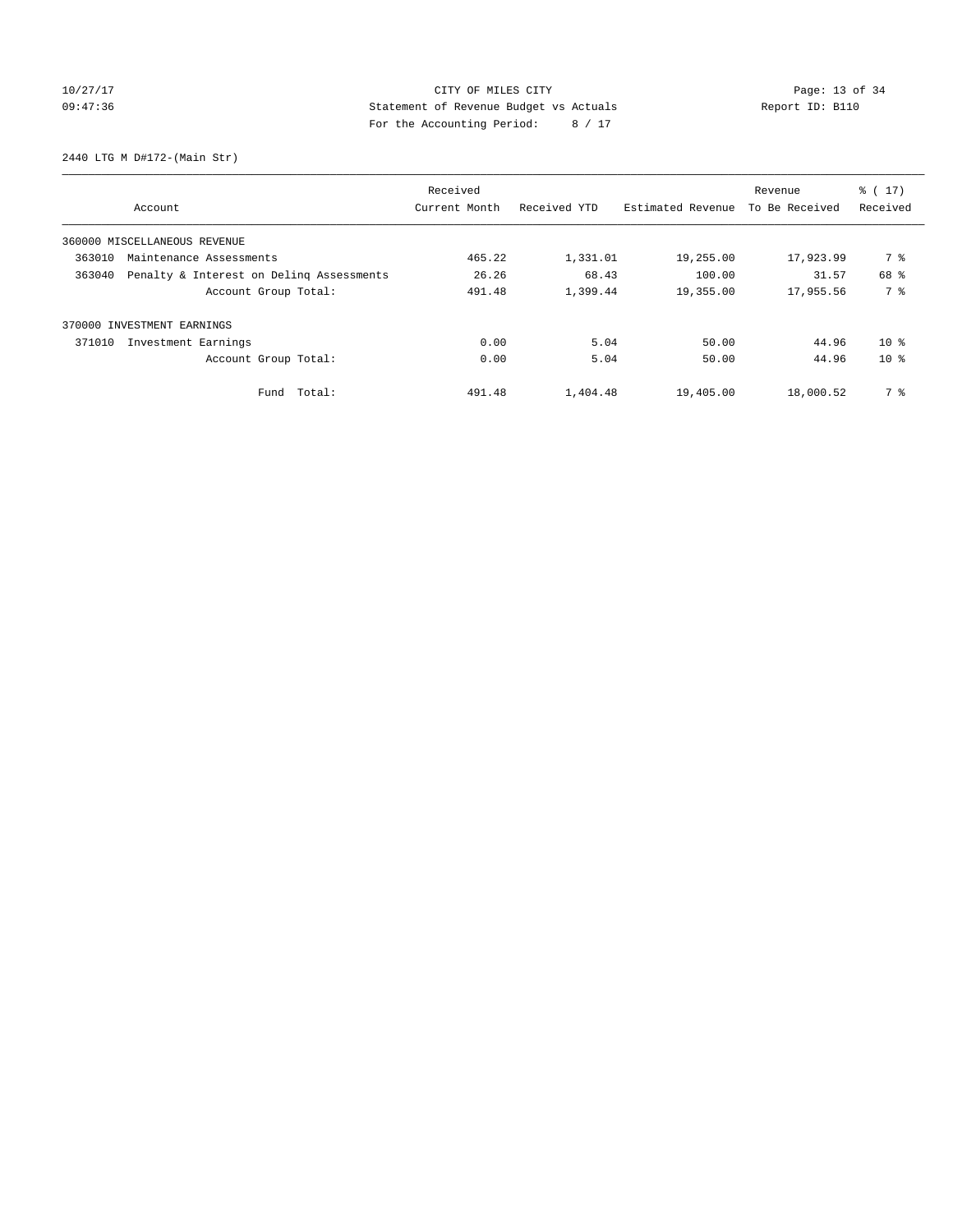## 10/27/17 Page: 14 of 34 09:47:36 Statement of Revenue Budget vs Actuals Report ID: B110 For the Accounting Period: 8 / 17

2450 LTG M D#195-(SG-Trico)

|        |                                          | Received      |              |                   | Revenue        | $\frac{1}{6}$ ( 17 ) |
|--------|------------------------------------------|---------------|--------------|-------------------|----------------|----------------------|
|        | Account                                  | Current Month | Received YTD | Estimated Revenue | To Be Received | Received             |
|        | 360000 MISCELLANEOUS REVENUE             |               |              |                   |                |                      |
| 363010 | Maintenance Assessments                  | 0.00          | 26.05        | 5,745.00          | 5,718.95       | 0 %                  |
| 363040 | Penalty & Interest on Deling Assessments | 0.00          | 1.27         | 10.00             | 8.73           | 13 <sup>8</sup>      |
|        | Account Group Total:                     | 0.00          | 27.32        | 5,755.00          | 5,727.68       | 0 <sup>8</sup>       |
|        | 370000 INVESTMENT EARNINGS               |               |              |                   |                |                      |
| 371010 | Investment Earnings                      | 0.00          | 2.69         | 10.00             | 7.31           | 278                  |
|        | Account Group Total:                     | 0.00          | 2.69         | 10.00             | 7.31           | 278                  |
|        | Total:<br>Fund                           | 0.00          | 30.01        | 5,765.00          | 5,734.99       | 1 <sup>°</sup>       |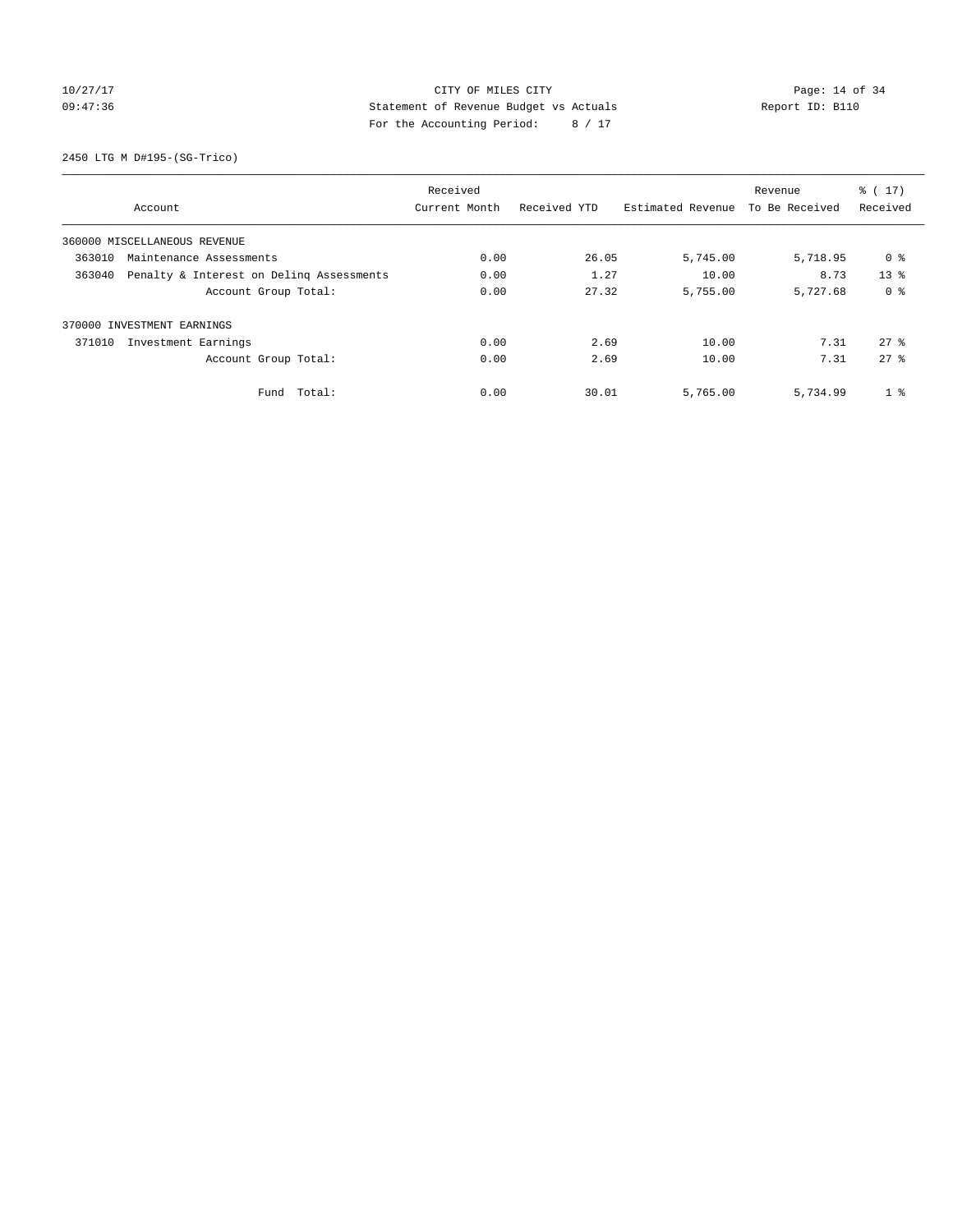## 10/27/17 Page: 15 of 34 09:47:36 Statement of Revenue Budget vs Actuals Report ID: B110 For the Accounting Period: 8 / 17

2470 LTG M D#202-(SG-MDU&NV)

|        |                                          | Received      |              |                   | Revenue        | $\frac{1}{6}$ ( 17 ) |
|--------|------------------------------------------|---------------|--------------|-------------------|----------------|----------------------|
|        | Account                                  | Current Month | Received YTD | Estimated Revenue | To Be Received | Received             |
|        | 360000 MISCELLANEOUS REVENUE             |               |              |                   |                |                      |
| 363010 | Maintenance Assessments                  | 87.52         | 246.49       | 6,984.00          | 6,737.51       | 4 %                  |
| 363040 | Penalty & Interest on Deling Assessments | 4.94          | 12.68        | 20.00             | 7.32           | 63 %                 |
|        | Account Group Total:                     | 92.46         | 259.17       | 7,004.00          | 6,744.83       | $4 \text{ }$         |
|        | 370000 INVESTMENT EARNINGS               |               |              |                   |                |                      |
| 371010 | Investment Earnings                      | 0.00          | 2.43         | 10.00             | 7.57           | $24$ $%$             |
|        | Account Group Total:                     | 0.00          | 2.43         | 10.00             | 7.57           | $24$ $%$             |
|        | Fund Total:                              | 92.46         | 261.60       | 7,014.00          | 6.752.40       | 4 %                  |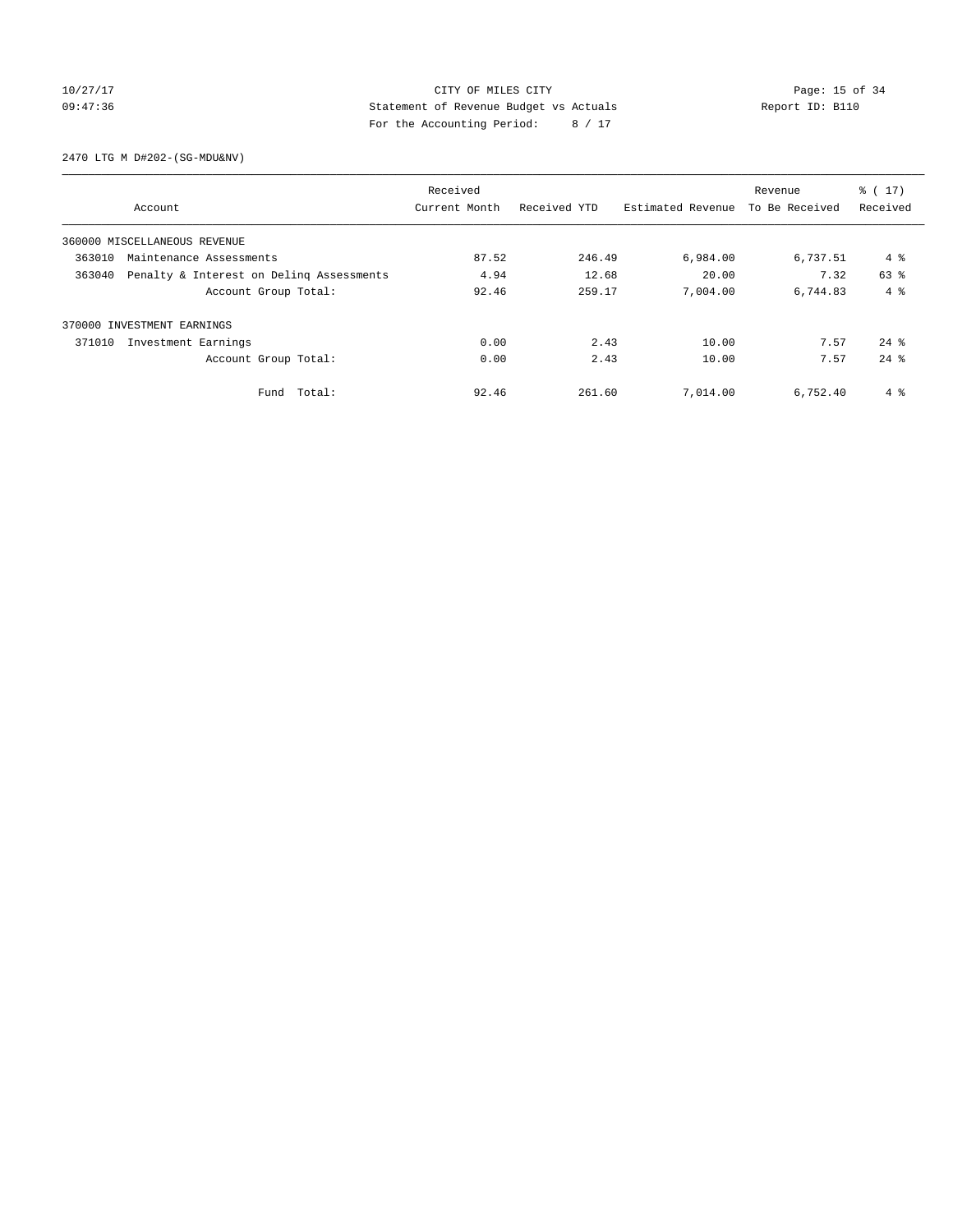## 10/27/17 Page: 16 of 34 09:47:36 Statement of Revenue Budget vs Actuals Report ID: B110 For the Accounting Period: 8 / 17

2480 LTG M M#173-(Milestown Estates)

|                                   | Received      |              |                   | Revenue        | $\frac{1}{6}$ ( 17 ) |
|-----------------------------------|---------------|--------------|-------------------|----------------|----------------------|
| Account                           | Current Month | Received YTD | Estimated Revenue | To Be Received | Received             |
| 360000 MISCELLANEOUS REVENUE      |               |              |                   |                |                      |
| 363010<br>Maintenance Assessments | 0.00          | 0.00         | 1,431.00          | 1,431.00       | 0 <sup>8</sup>       |
| Account Group Total:              | 0.00          | 0.00         | 1,431.00          | 1,431.00       | 0 <sup>8</sup>       |
| 370000 INVESTMENT EARNINGS        |               |              |                   |                |                      |
| 371010<br>Investment Earnings     | 0.00          | 1.19         | 10.00             | 8.81           | $12*$                |
| Account Group Total:              | 0.00          | 1.19         | 10.00             | 8.81           | 12 <sup>8</sup>      |
| Fund Total:                       | 0.00          | 1.19         | 1,441.00          | 1,439.81       | 0 <sup>8</sup>       |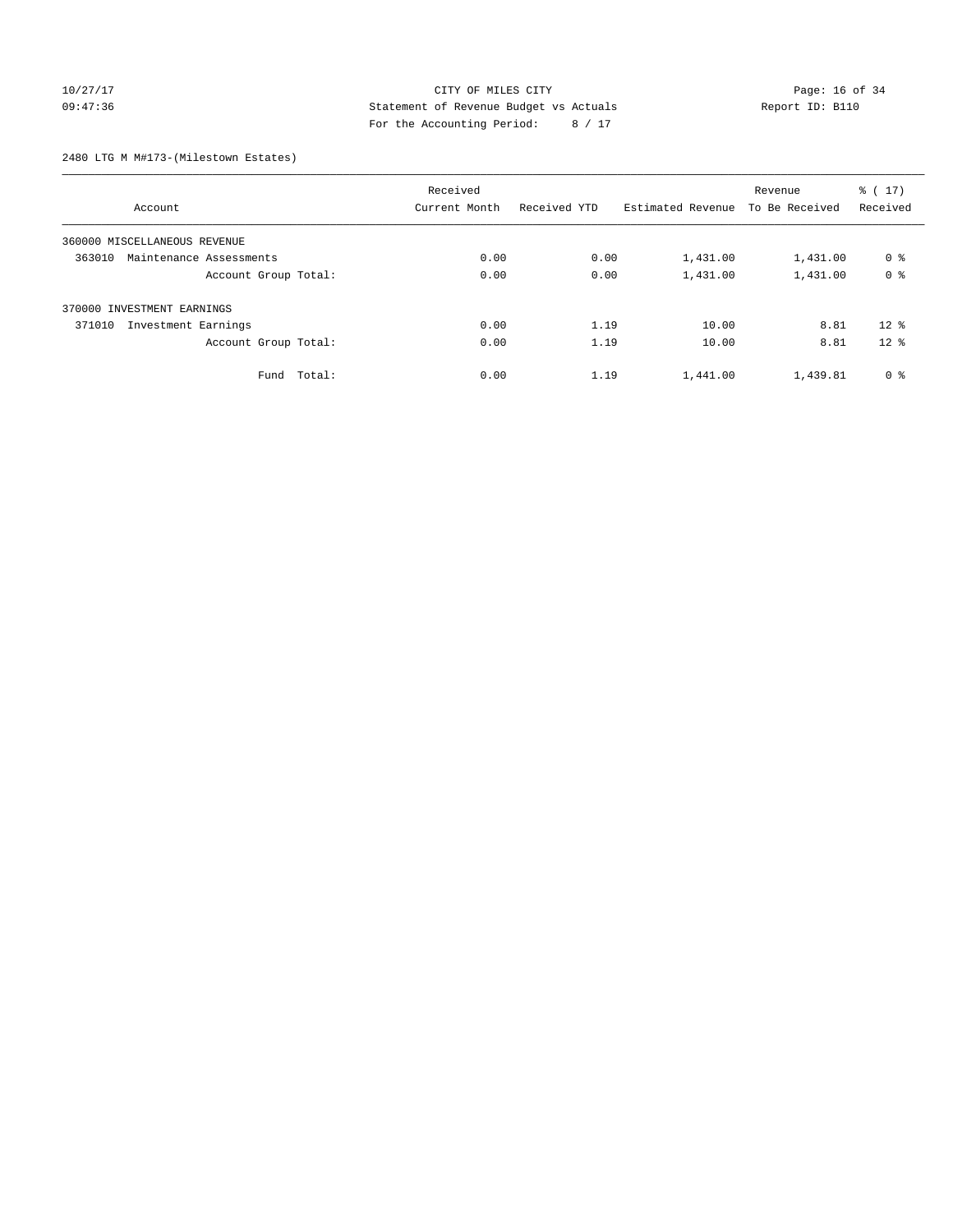10/27/17 Page: 17 of 34 09:47:36 Statement of Revenue Budget vs Actuals Report ID: B110 For the Accounting Period: 8 / 17

2510 STR MAINT DIST #204

|        | Account                                  | Received<br>Current Month | Received YTD | Estimated Revenue | Revenue<br>To Be Received | $\frac{1}{6}$ (17)<br>Received |
|--------|------------------------------------------|---------------------------|--------------|-------------------|---------------------------|--------------------------------|
|        | 360000 MISCELLANEOUS REVENUE             |                           |              |                   |                           |                                |
| 363010 | Maintenance Assessments                  | 4,000.11                  | 19,386.32    | 1,228,418.00      | 1,209,031.68              | 2 <sub>8</sub>                 |
| 363040 | Penalty & Interest on Deling Assessments | 225.78                    | 1,080.93     | 1,000.00          | $-80.93$                  | 108 <sup>8</sup>               |
|        | Account Group Total:                     | 4,225.89                  | 20,467.25    | 1,229,418.00      | 1,208,950.75              | 2 <sup>8</sup>                 |
| 370000 | INVESTMENT EARNINGS                      |                           |              |                   |                           |                                |
| 371010 | Investment Earnings                      | 0.00                      | 623.72       | 400.00            | $-223.72$                 | $156$ %                        |
|        | Account Group Total:                     | 0.00                      | 623.72       | 400.00            | $-223.72$                 | $156$ %                        |
|        | 380000 OTHER FINANCING SOURCES           |                           |              |                   |                           |                                |
| 383000 | Interfund Operating Transfer             | 0.00                      | 0.00         | 86,420.00         | 86,420.00                 | 0 <sup>8</sup>                 |
|        | Account Group Total:                     | 0.00                      | 0.00         | 86,420.00         | 86,420.00                 | 0 <sup>8</sup>                 |
|        | Fund Total:                              | 4,225.89                  | 21,090.97    | 1,316,238.00      | 1,295,147.03              | 2 <sub>8</sub>                 |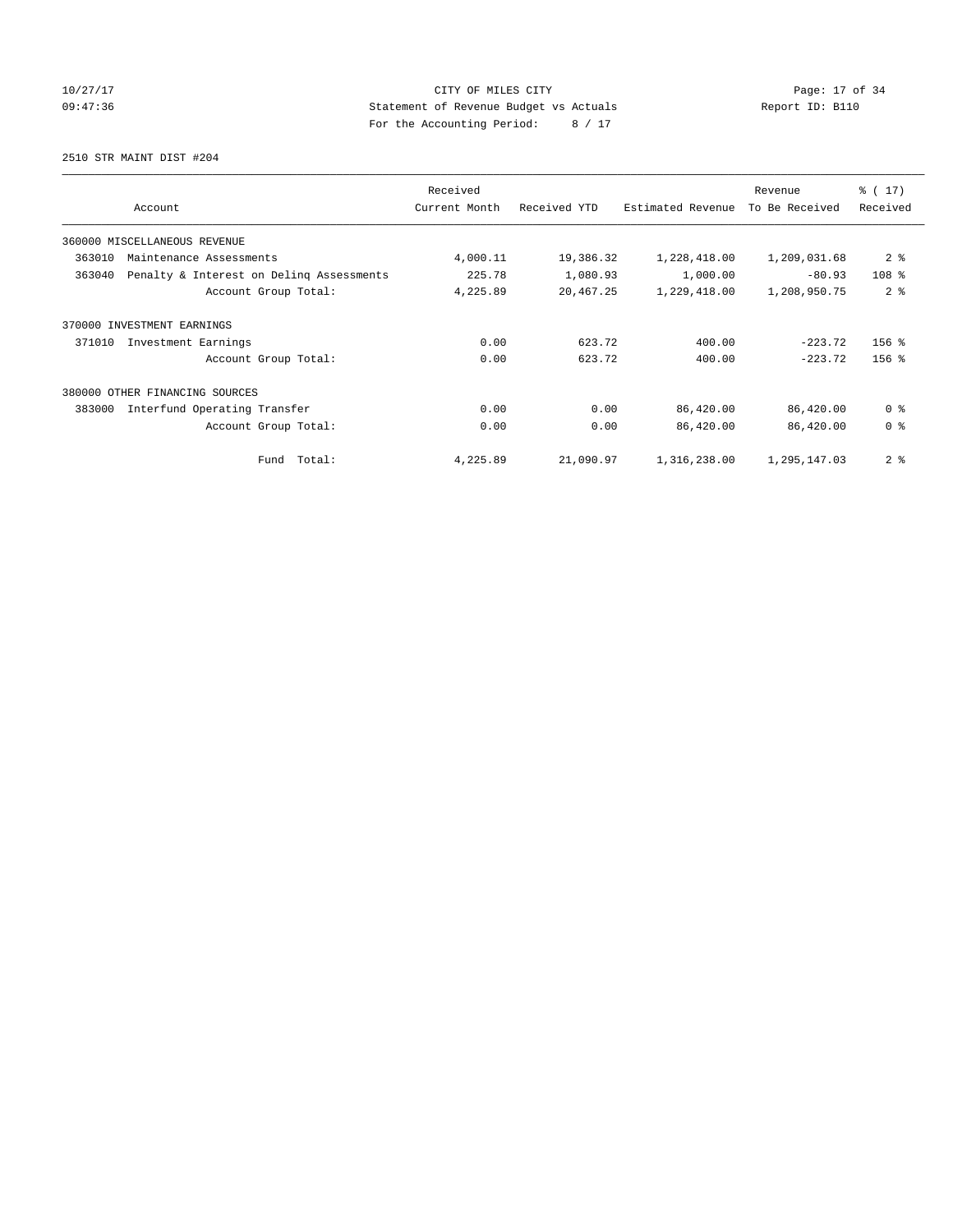## 10/27/17 Page: 18 of 34 09:47:36 Statement of Revenue Budget vs Actuals Report ID: B110 For the Accounting Period: 8 / 17

2520 STR MAINT DIST #205

| Account                                            | Received<br>Current Month | Received YTD | Estimated Revenue | Revenue<br>To Be Received | $\frac{1}{2}$ (17)<br>Received |
|----------------------------------------------------|---------------------------|--------------|-------------------|---------------------------|--------------------------------|
|                                                    |                           |              |                   |                           |                                |
| 360000 MISCELLANEOUS REVENUE                       |                           |              |                   |                           |                                |
| 363010<br>Maintenance Assessments                  | 1,834.02                  | 8,445.35     | 64,391.00         | 55,945.65                 | $13*$                          |
| 363040<br>Penalty & Interest on Deling Assessments | 133.24                    | 561.50       | 1,000.00          | 438.50                    | 56%                            |
| Account Group Total:                               | 1,967.26                  | 9,006.85     | 65,391.00         | 56,384.15                 | 14.8                           |
| 370000<br>INVESTMENT EARNINGS                      |                           |              |                   |                           |                                |
| 371010<br>Investment Earnings                      | 0.00                      | 315.35       | 400.00            | 84.65                     | 79 %                           |
| Account Group Total:                               | 0.00                      | 315.35       | 400.00            | 84.65                     | 79 %                           |
| 380000 OTHER FINANCING SOURCES                     |                           |              |                   |                           |                                |
| 383000<br>Interfund Operating Transfer             | 0.00                      | 0.00         | 86,419.00         | 86,419.00                 | 0 <sup>8</sup>                 |
| Account Group Total:                               | 0.00                      | 0.00         | 86,419.00         | 86,419.00                 | 0 <sup>8</sup>                 |
| Fund Total:                                        | 1,967.26                  | 9,322.20     | 152,210.00        | 142,887.80                | 6 %                            |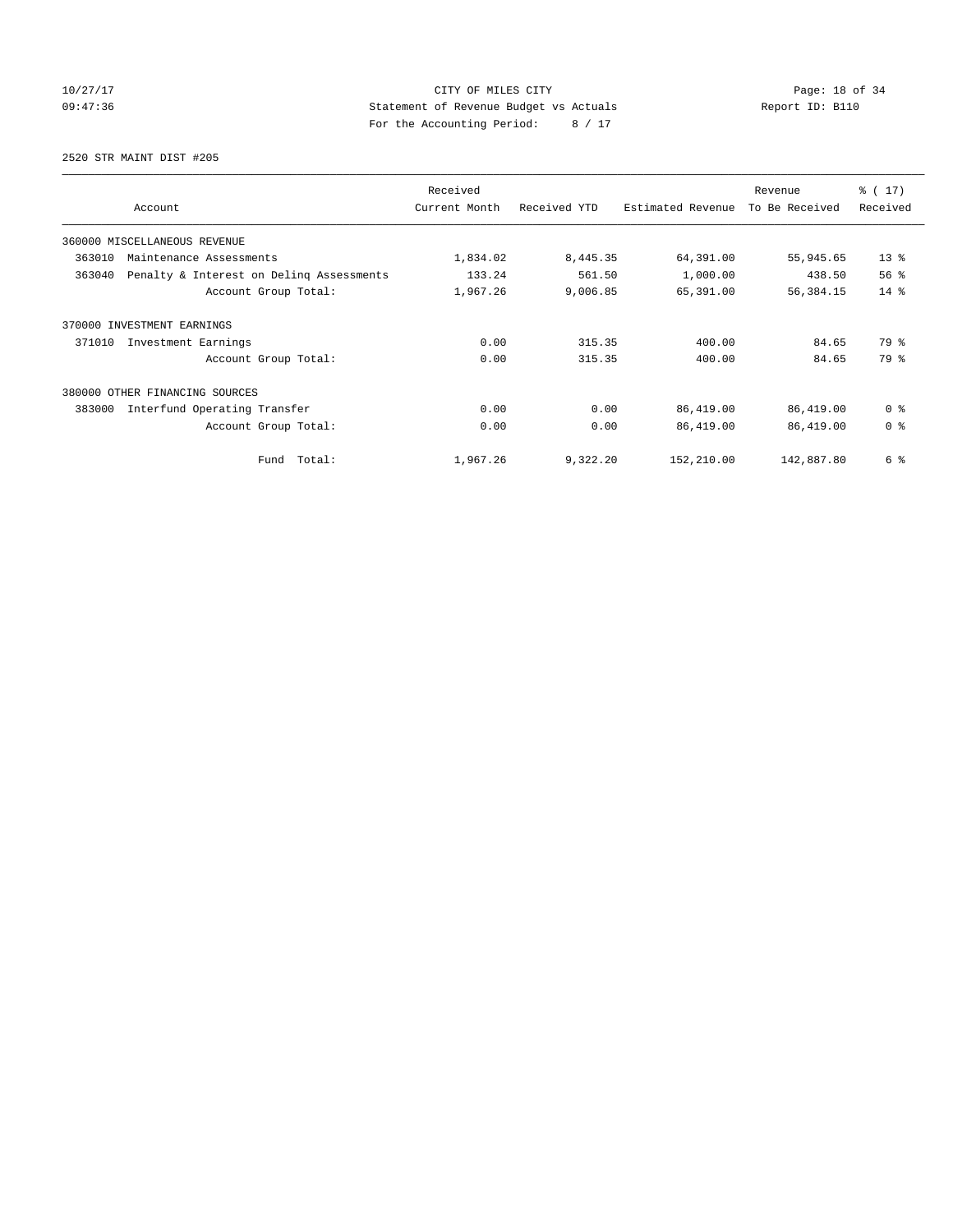## 10/27/17 Page: 19 of 34 09:47:36 Statement of Revenue Budget vs Actuals Report ID: B110 For the Accounting Period: 8 / 17

### 2540 STR MAINT DIST#207-(MILESTOWN ESTATES)

| Account                           | Received<br>Current Month | Received YTD | Estimated Revenue | Revenue<br>To Be Received | $\frac{1}{6}$ (17)<br>Received |
|-----------------------------------|---------------------------|--------------|-------------------|---------------------------|--------------------------------|
| 360000 MISCELLANEOUS REVENUE      |                           |              |                   |                           |                                |
| 363010<br>Maintenance Assessments | 0.00                      | 0.00         | 7,850.00          | 7,850.00                  | 0 %                            |
| Account Group Total:              | 0.00                      | 0.00         | 7,850.00          | 7,850.00                  | 0 <sup>8</sup>                 |
| 370000 INVESTMENT EARNINGS        |                           |              |                   |                           |                                |
| 371010<br>Investment Earnings     | 0.00                      | 2.90         | 20.00             | 17.10                     | $15*$                          |
| Account Group Total:              | 0.00                      | 2.90         | 20.00             | 17.10                     | 15 <sup>8</sup>                |
| Total:<br>Fund                    | 0.00                      | 2.90         | 7,870.00          | 7,867.10                  | 0 <sup>8</sup>                 |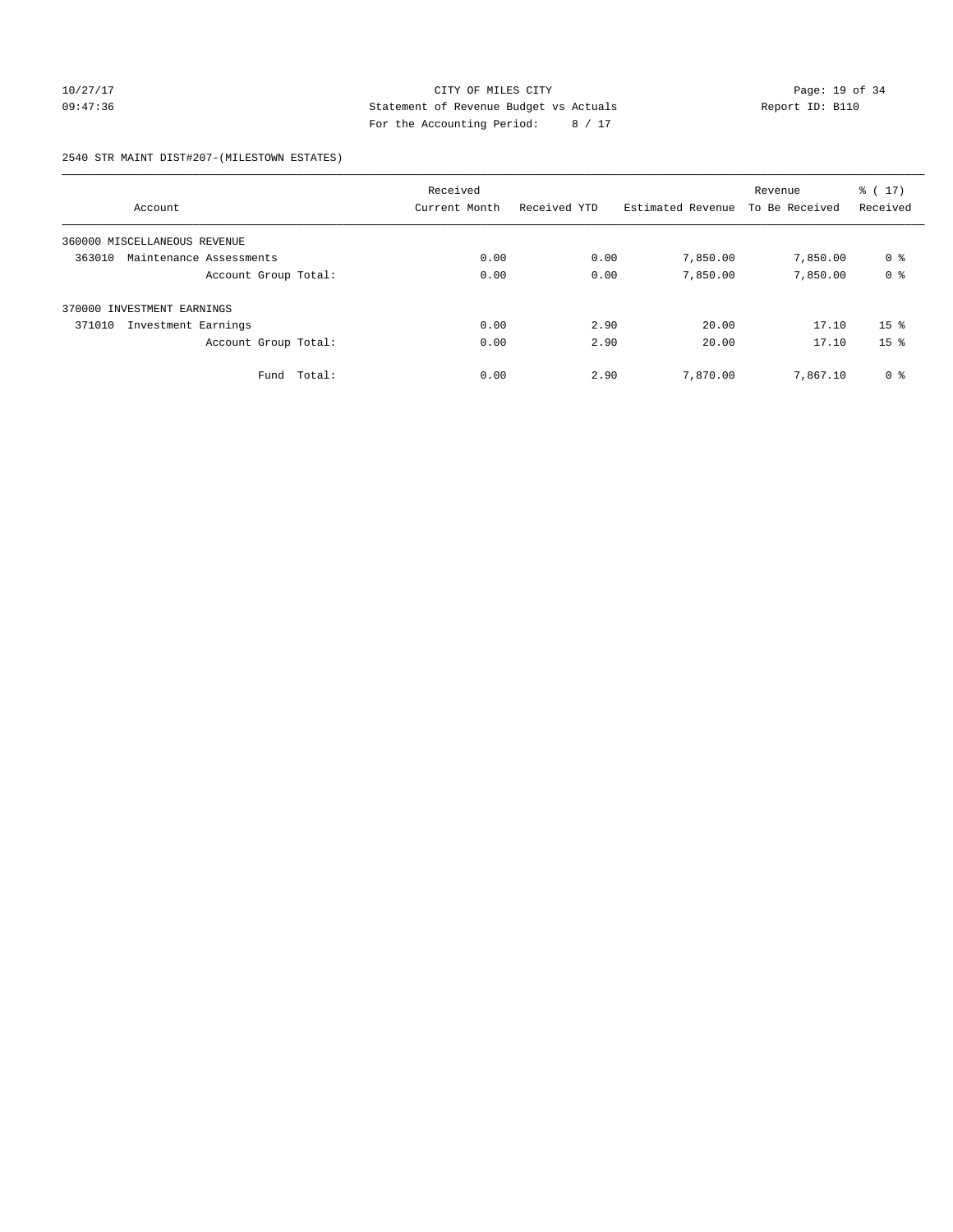## 10/27/17 Page: 20 of 34 09:47:36 Statement of Revenue Budget vs Actuals Report ID: B110 For the Accounting Period: 8 / 17

### 2701 Fire Grants

| Account                      |                      | Received<br>Current Month | Received YTD | Estimated Revenue | Revenue<br>To Be Received | $\frac{1}{6}$ ( 17 )<br>Received |
|------------------------------|----------------------|---------------------------|--------------|-------------------|---------------------------|----------------------------------|
| 360000 MISCELLANEOUS REVENUE |                      |                           |              |                   |                           |                                  |
| 365040<br>DONATIONS-FIRE/AMB |                      | 0.00                      | 0.00         | 300.00            | 300.00                    | 0 %                              |
|                              | Account Group Total: | 0.00                      | 0.00         | 300.00            | 300.00                    | 0 %                              |
|                              | Fund Total:          | 0.00                      | 0.00         | 300.00            | 300.00                    | 0 %                              |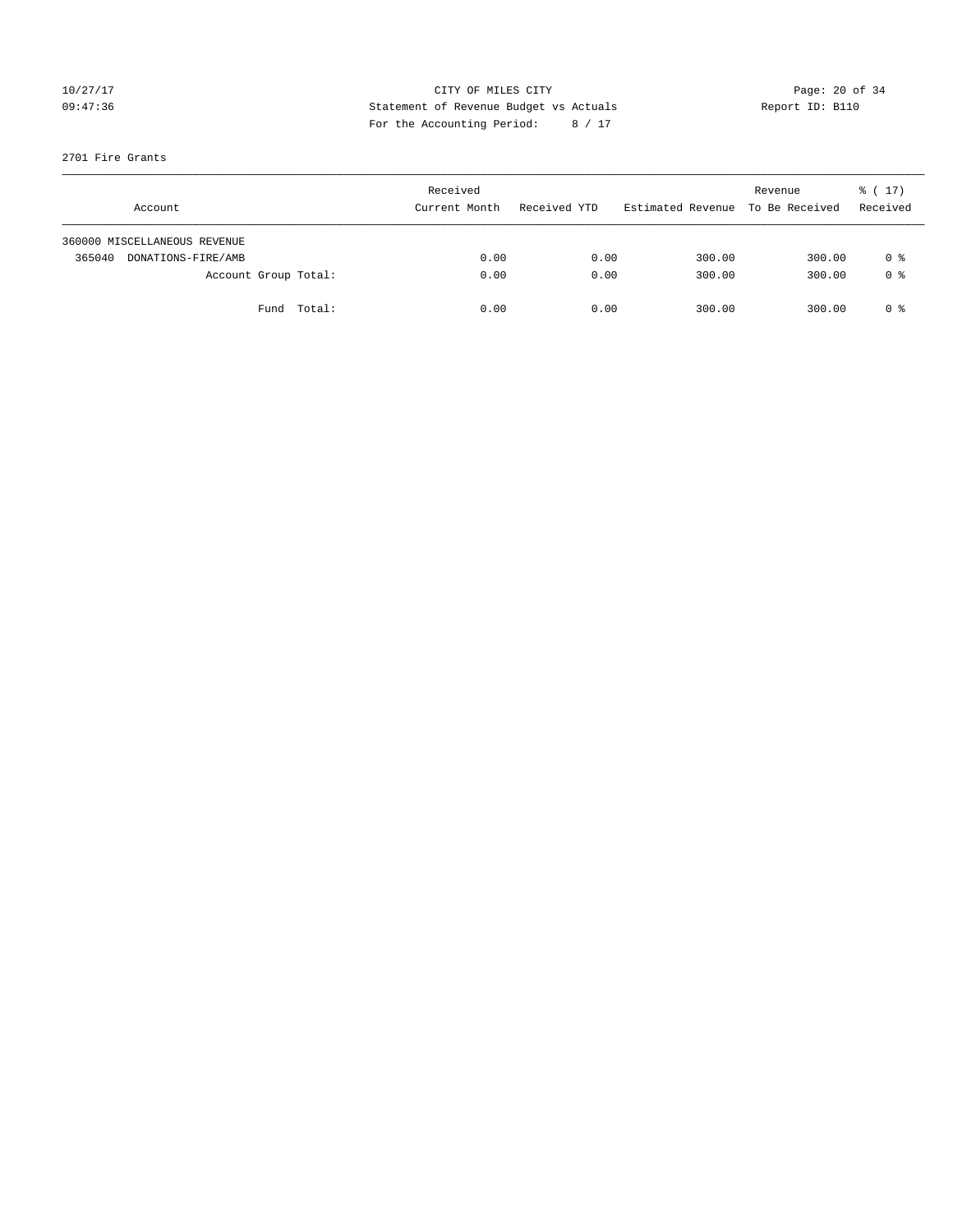## 10/27/17 Page: 21 of 34 09:47:36 Statement of Revenue Budget vs Actuals Report ID: B110 For the Accounting Period: 8 / 17

2820 GAS TAX

| Account                              | Received<br>Current Month | Received YTD | Estimated Revenue | Revenue<br>To Be Received | $\frac{1}{6}$ ( 17 )<br>Received |
|--------------------------------------|---------------------------|--------------|-------------------|---------------------------|----------------------------------|
| 330000 INTERGOVERNMENTAL REVENUES    |                           |              |                   |                           |                                  |
| Gasoline Tax Apportionment<br>335040 | 14,739.75                 | 29,479.51    | 176,877.00        | 147,397.49                | $17$ %                           |
| Account Group Total:                 | 14,739.75                 | 29,479.51    | 176,877.00        | 147, 397, 49              | $17*$                            |
| Fund Total:                          | 14,739.75                 | 29,479.51    | 176,877.00        | 147, 397.49               | $17$ %                           |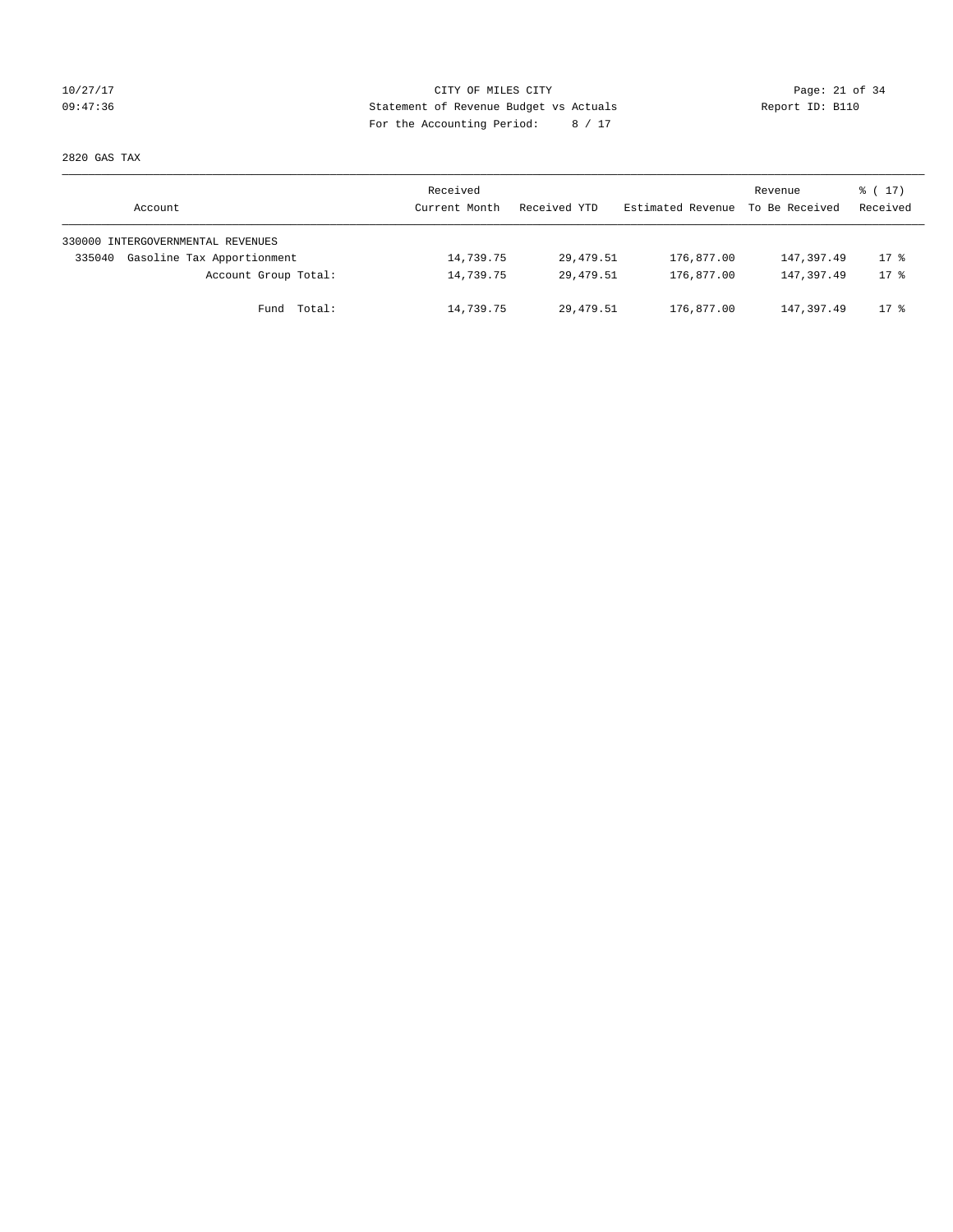## 10/27/17 Page: 22 of 34 09:47:36 Statement of Revenue Budget vs Actuals Report ID: B110 For the Accounting Period: 8 / 17

### 2821 HB473- Fuel Tax

|                                        | Received      |              |                   | Revenue        | $\frac{1}{6}$ (17) |
|----------------------------------------|---------------|--------------|-------------------|----------------|--------------------|
| Account                                | Current Month | Received YTD | Estimated Revenue | To Be Received | Received           |
| 330000 INTERGOVERNMENTAL REVENUES      |               |              |                   |                |                    |
| 335041<br>HB473                        | 0.00          | 0.00         | 67,816.00         | 67,816.00      | 0 <sup>8</sup>     |
| Account Group Total:                   | 0.00          | 0.00         | 67,816.00         | 67,816.00      | 0 <sup>8</sup>     |
| OTHER FINANCING SOURCES<br>380000      |               |              |                   |                |                    |
| Interfund Operating Transfer<br>383000 | 0.00          | 0.00         | 3,391.00          | 3,391.00       | 0 <sup>8</sup>     |
| Account Group Total:                   | 0.00          | 0.00         | 3,391.00          | 3,391.00       | 0 <sup>8</sup>     |
| Total:<br>Fund                         | 0.00          | 0.00         | 71,207.00         | 71,207.00      | 0 %                |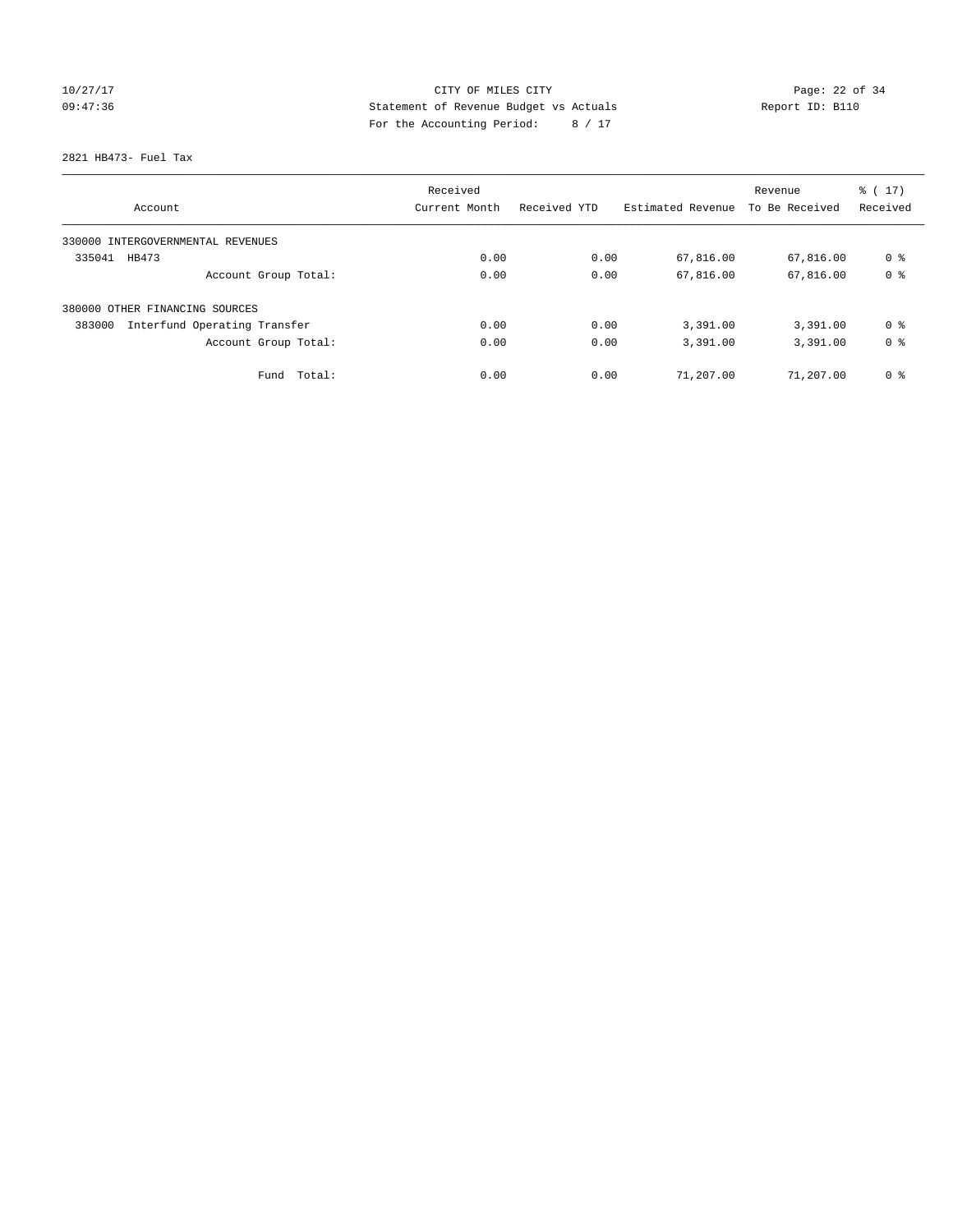## 10/27/17 Page: 23 of 34 09:47:36 Statement of Revenue Budget vs Actuals Report ID: B110 For the Accounting Period: 8 / 17

2850 911 EMERGENCY

| Account                           |                      | Received<br>Current Month | Received YTD | Estimated Revenue | Revenue<br>To Be Received | % (17)<br>Received |
|-----------------------------------|----------------------|---------------------------|--------------|-------------------|---------------------------|--------------------|
|                                   |                      |                           |              |                   |                           |                    |
| 330000 INTERGOVERNMENTAL REVENUES |                      |                           |              |                   |                           |                    |
| 335080<br>Basic 911 Funds         |                      | 18, 191.87                | 18,191.87    | 63,000.00         | 44,808.13                 | 29%                |
| 335081                            | Enhanced 911 Funds   | 18, 191.87                | 18,191.87    | 63,000.00         | 44,808.13                 | 29%                |
| 335082                            | 911 - WIRELESS FUNDS | 50,790.51                 | 50,790.51    | 75,000.00         | 24,209.49                 | 68 %               |
|                                   | Account Group Total: | 87, 174.25                | 87, 174. 25  | 201,000.00        | 113,825.75                | 43%                |
| INVESTMENT EARNINGS<br>370000     |                      |                           |              |                   |                           |                    |
| 371010                            | Investment Earnings  | 0.00                      | 186.18       | 200.00            | 13.82                     | 93%                |
|                                   | Account Group Total: | 0.00                      | 186.18       | 200.00            | 13.82                     | $93$ $%$           |
|                                   | Total:<br>Fund       | 87, 174.25                | 87,360.43    | 201,200.00        | 113,839.57                | $43*$              |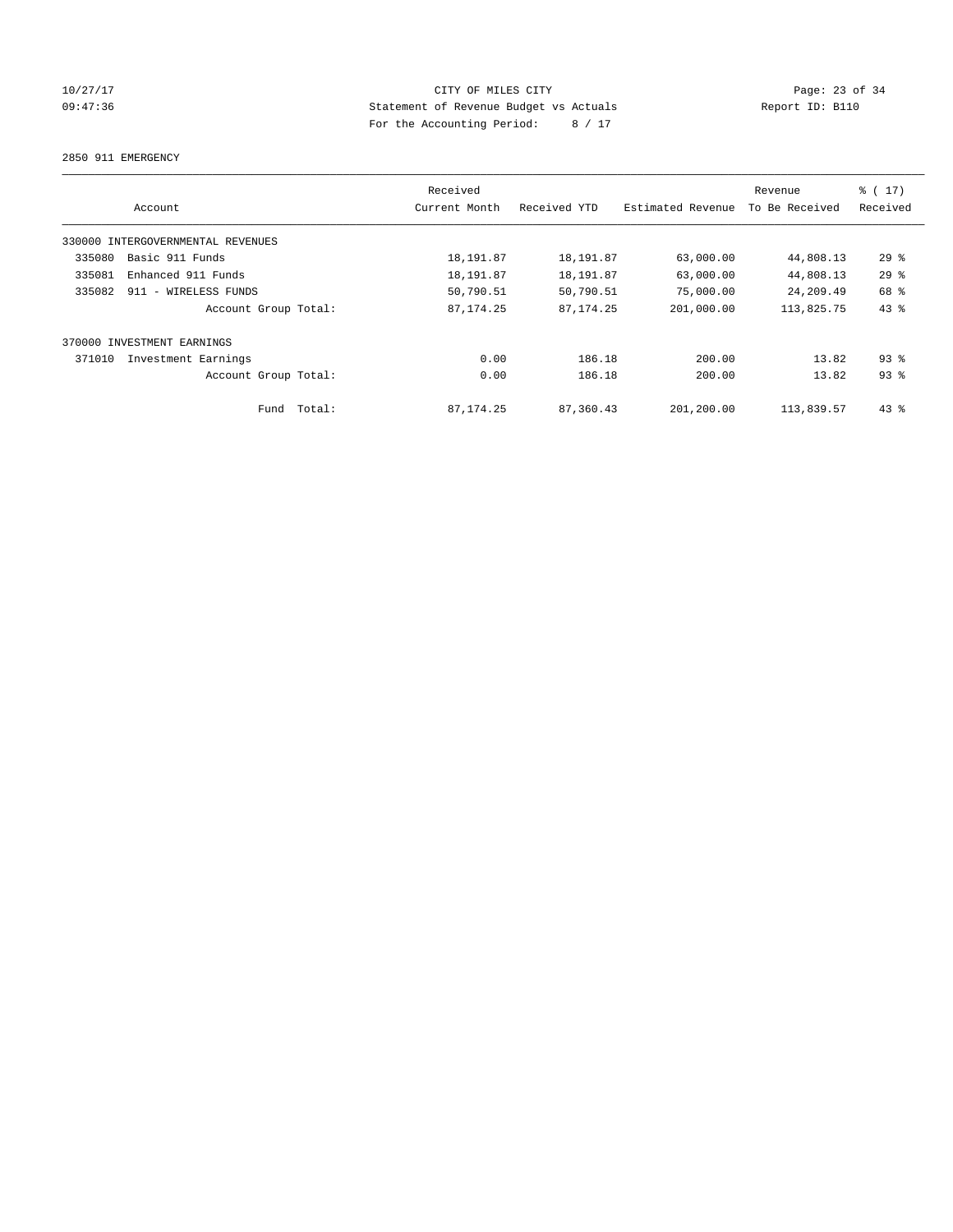## 10/27/17 Page: 24 of 34 09:47:36 Statement of Revenue Budget vs Actuals Report ID: B110 For the Accounting Period: 8 / 17

2880 LIBRARY GRANTS

|        | Account                           | Received<br>Current Month | Received YTD | Estimated Revenue | Revenue<br>To Be Received | $\frac{1}{6}$ (17)<br>Received |
|--------|-----------------------------------|---------------------------|--------------|-------------------|---------------------------|--------------------------------|
|        | 330000 INTERGOVERNMENTAL REVENUES |                           |              |                   |                           |                                |
| 334100 | Library - State Aid               | 0.00                      | 0.00         | 5,399.00          | 5.399.00                  | 0 ક                            |
| 334101 | HB#193-Interlibrary Loan Reimb    | 0.00                      | 0.00         | 5,000.00          | 5,000.00                  | 0 <sup>8</sup>                 |
| 334105 | Sagebrush Fed/Coal Sev Tax        | 0.00                      | 0.00         | 4,793.00          | 4,793.00                  | 0 <sup>8</sup>                 |
|        | Account Group Total:              | 0.00                      | 0.00         | 15,192.00         | 15,192.00                 | 0 <sup>8</sup>                 |
|        | Fund Total:                       | 0.00                      | 0.00         | 15,192.00         | 15,192.00                 | 0 %                            |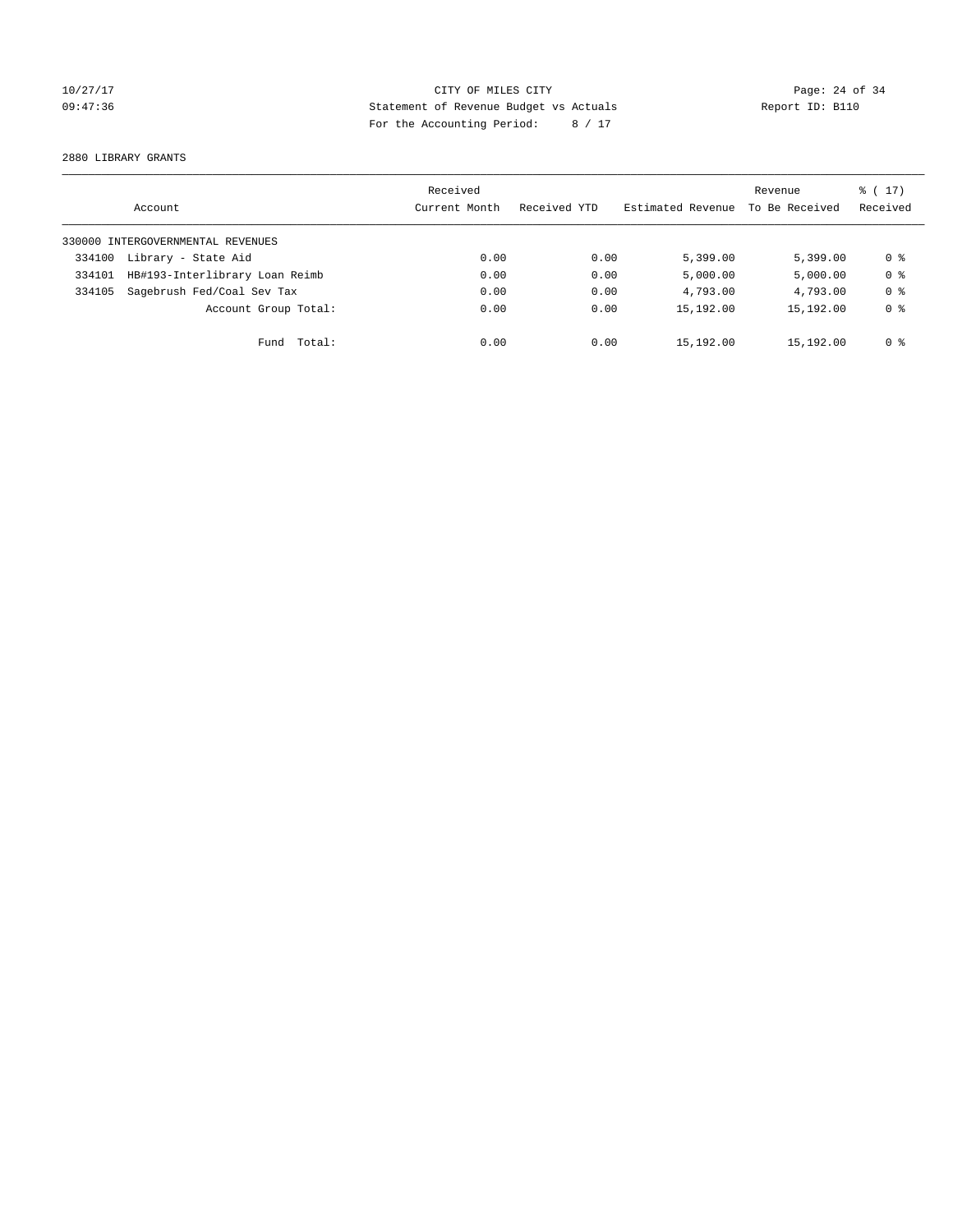## 10/27/17 Page: 25 of 34 09:47:36 Statement of Revenue Budget vs Actuals Report ID: B110 For the Accounting Period: 8 / 17

2935 Historic Preservation

| Account                        |                                   | Received<br>Current Month | Received YTD | Estimated Revenue | Revenue<br>To Be Received | % (17)<br>Received |
|--------------------------------|-----------------------------------|---------------------------|--------------|-------------------|---------------------------|--------------------|
|                                |                                   |                           |              |                   |                           |                    |
|                                | 330000 INTERGOVERNMENTAL REVENUES |                           |              |                   |                           |                    |
| 334000<br>State Grants         |                                   | 0.00                      | 0.00         | 5,500.00          | 5,500.00                  | 0 <sup>8</sup>     |
|                                | Account Group Total:              | 0.00                      | 0.00         | 5,500.00          | 5,500.00                  | 0 <sup>8</sup>     |
| 340000 Charges for Services    |                                   |                           |              |                   |                           |                    |
| 346080                         | Preservation Service Fees         | 0.00                      | 0.00         | 1,200.00          | 1,200.00                  | 0 <sup>8</sup>     |
|                                | Account Group Total:              | 0.00                      | 0.00         | 1,200.00          | 1,200.00                  | 0 <sup>8</sup>     |
| 360000 MISCELLANEOUS REVENUE   |                                   |                           |              |                   |                           |                    |
| 365000                         | Contributions and Donations       | 0.00                      | 0.00         | 1,000.00          | 1,000.00                  | 0 <sup>8</sup>     |
| 365050                         | Preservation-LPAnderson Grant     | 18.21                     | 18.21        | 0.00              | $-18.21$                  | $***$ $=$          |
|                                | Account Group Total:              | 18.21                     | 18.21        | 1,000.00          | 981.79                    | 2 <sup>8</sup>     |
| 380000 OTHER FINANCING SOURCES |                                   |                           |              |                   |                           |                    |
| 383000                         | Interfund Operating Transfer      | 0.00                      | 0.00         | 2,200.00          | 2,200.00                  | 0 <sup>8</sup>     |
|                                | Account Group Total:              | 0.00                      | 0.00         | 2,200.00          | 2,200.00                  | 0 <sup>8</sup>     |
|                                | Fund Total:                       | 18.21                     | 18.21        | 9,900.00          | 9,881.79                  | 0 <sup>8</sup>     |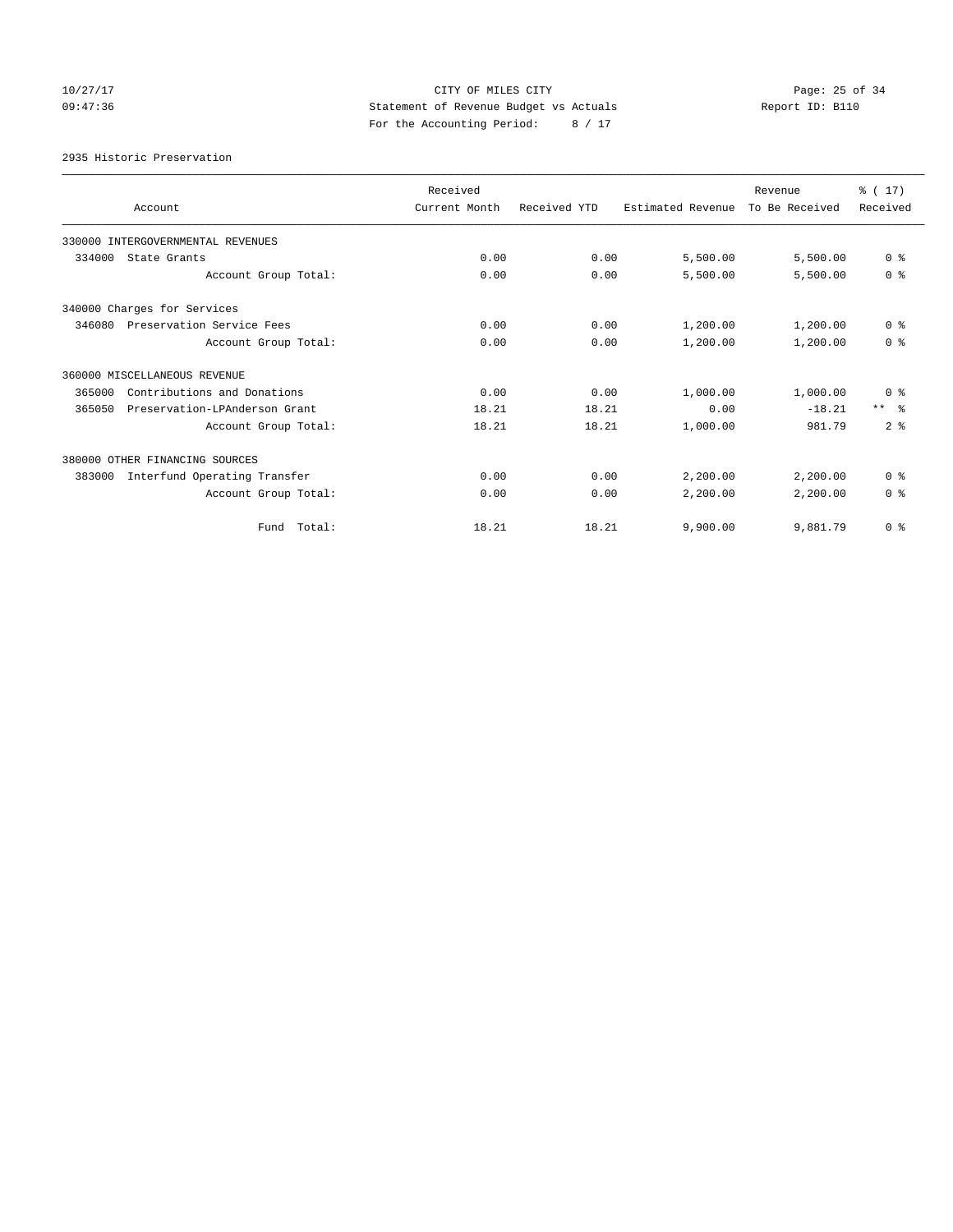## 10/27/17 Page: 26 of 34 09:47:36 Statement of Revenue Budget vs Actuals Report ID: B110 For the Accounting Period: 8 / 17

2985 RETIRED SENIOR VOLUNTEER PROG (RSVP)

| Account                           | Received<br>Current Month | Received YTD | Estimated Revenue | Revenue<br>To Be Received | $\frac{1}{6}$ (17)<br>Received |
|-----------------------------------|---------------------------|--------------|-------------------|---------------------------|--------------------------------|
| 330000 INTERGOVERNMENTAL REVENUES |                           |              |                   |                           |                                |
| 331165<br>RSVP FEDERAL GRANTS     | 16,580.43                 | 16,580.43    | 78,912.00         | 62,331.57                 | $21$ %                         |
| RSVP-Fallon/Custer<br>331166      | $-8,605.71$               | 0.00         | 0.00              | 0.00                      | $***$ $ -$                     |
| Account Group Total:              | 7,974.72                  | 16,580.43    | 78,912.00         | 62,331.57                 | $21$ %                         |
| 360000 MISCELLANEOUS REVENUE      |                           |              |                   |                           |                                |
| 362020<br>MISC REVENUE            | 3,771.31                  | 4,771.31     | 17,400.00         | 12,628.69                 | $27*$                          |
| Account Group Total:              | 3,771.31                  | 4,771.31     | 17,400.00         | 12,628.69                 | $27$ $%$                       |
| 370000 INVESTMENT EARNINGS        |                           |              |                   |                           |                                |
| 371010<br>Investment Earnings     | 0.00                      | 3.57         | 0.00              | $-3.57$                   | $***$ $ -$                     |
| Account Group Total:              | 0.00                      | 3.57         | 0.00              | $-3.57$                   | $***$ $ -$                     |
| Fund                              | Total:<br>11,746.03       | 21, 355.31   | 96,312.00         | 74,956.69                 | $22$ %                         |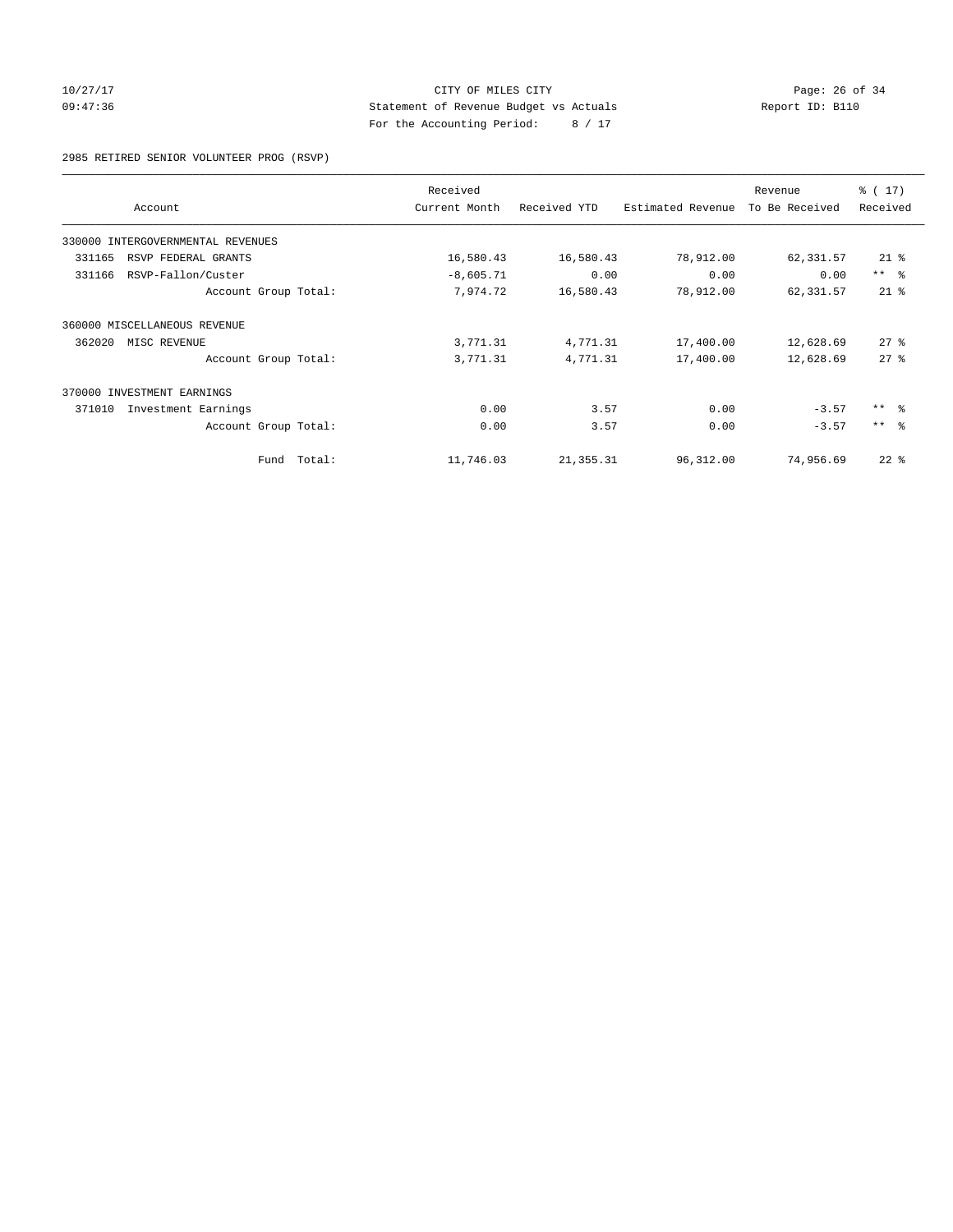## 10/27/17 Page: 27 of 34 09:47:36 Statement of Revenue Budget vs Actuals Report ID: B110 For the Accounting Period: 8 / 17

3670 SID 211

| Account                                           | Received<br>Current Month | Received YTD | Estimated Revenue | Revenue<br>To Be Received | $\frac{1}{6}$ ( 17 )<br>Received |
|---------------------------------------------------|---------------------------|--------------|-------------------|---------------------------|----------------------------------|
| 360000 MISCELLANEOUS REVENUE                      |                           |              |                   |                           |                                  |
| Bond Principal and Interest Assessments<br>363020 | 0.00                      | 0.00         | 5,044.00          | 5,044.00                  | 0 %                              |
| Account Group Total:                              | 0.00                      | 0.00         | 5,044.00          | 5,044.00                  | 0 <sup>8</sup>                   |
| Total:<br>Fund                                    | 0.00                      | 0.00         | 5,044.00          | 5,044.00                  | 0 %                              |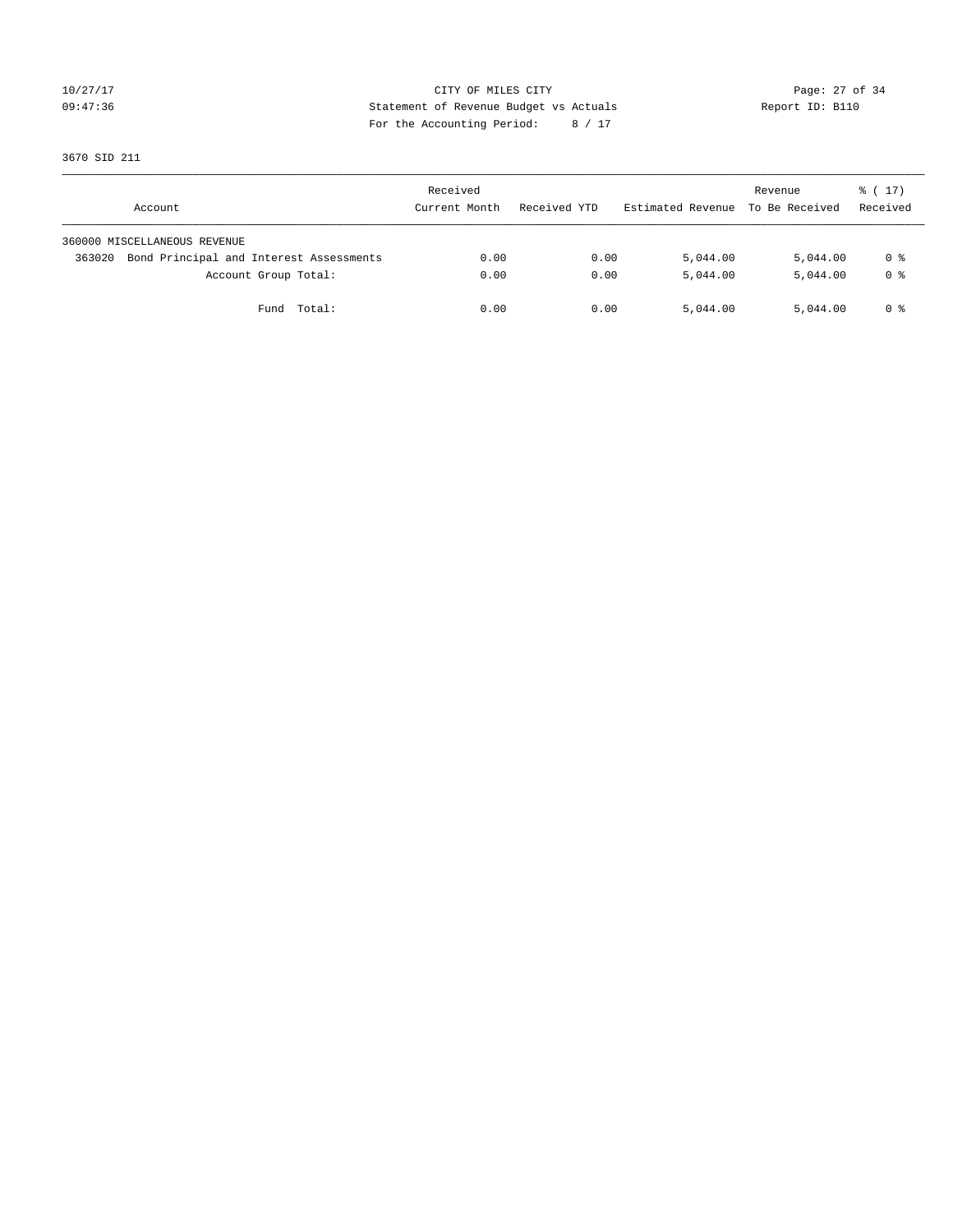## 10/27/17 Page: 28 of 34 09:47:36 Statement of Revenue Budget vs Actuals Report ID: B110 For the Accounting Period: 8 / 17

4000 General Fund Capitol Improvement Fund

| Account                       | Received<br>Current Month | Received YTD | Estimated Revenue | Revenue<br>To Be Received | $\frac{1}{6}$ ( 17 )<br>Received |
|-------------------------------|---------------------------|--------------|-------------------|---------------------------|----------------------------------|
| 370000 INVESTMENT EARNINGS    |                           |              |                   |                           |                                  |
| Investment Earnings<br>371010 | 0.00                      | 68.49        | 400.00            | 331.51                    | $17*$                            |
| Account Group Total:          | 0.00                      | 68.49        | 400.00            | 331.51                    | $17*$                            |
| Fund Total:                   | 0.00                      | 68.49        | 400.00            | 331.51                    | $17*$                            |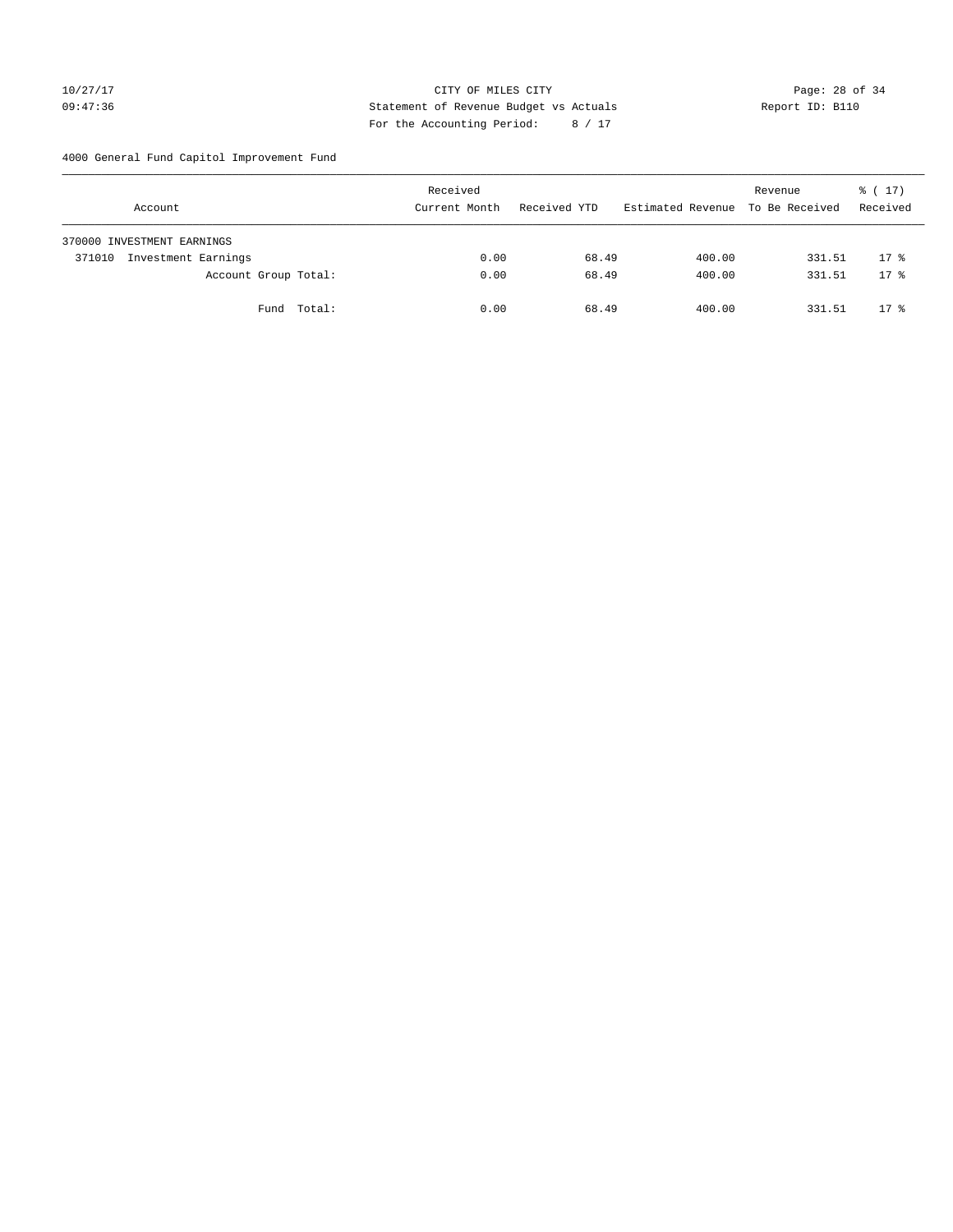10/27/17 Page: 29 of 34 09:47:36 Statement of Revenue Budget vs Actuals Report ID: B110 For the Accounting Period: 8 / 17

4060 CAPITAL IMPROV-PUBLIC WORKS

|        |                                    | Received      |              |                   | Revenue        | % (17)          |
|--------|------------------------------------|---------------|--------------|-------------------|----------------|-----------------|
|        | Account                            | Current Month | Received YTD | Estimated Revenue | To Be Received | Received        |
|        | 320000 LICENSES AND PERMITS        |               |              |                   |                |                 |
| 323040 | Other Miscellaneous Permits        | 400.00        | 400.00       | 3,000.00          | 2,600.00       | $13*$           |
|        | Account Group Total:               | 400.00        | 400.00       | 3,000.00          | 2,600.00       | 13 <sup>°</sup> |
|        | 340000 Charges for Services        |               |              |                   |                |                 |
| 343014 | Street Cleaning                    | 0.00          | 0.00         | 8,490.00          | 8,490.00       | 0 <sup>8</sup>  |
| 343016 | Prkg Vio/Off Str-Impnd Fees        | 132.00        | 482.00       | 500.00            | 18.00          | 96 <sup>8</sup> |
| 343018 | Sale of Street & Roadway Materials | 0.00          | 0.00         | 1,000.00          | 1,000.00       | 0 <sup>8</sup>  |
|        | Account Group Total:               | 132.00        | 482.00       | 9,990.00          | 9,508.00       | 5 <sup>8</sup>  |
|        | 370000 INVESTMENT EARNINGS         |               |              |                   |                |                 |
| 371010 | Investment Earnings                | 0.00          | 238.91       | 1,400.00          | 1,161.09       | $17*$           |
|        | Account Group Total:               | 0.00          | 238.91       | 1,400.00          | 1,161.09       | $17*$           |
|        | 380000 OTHER FINANCING SOURCES     |               |              |                   |                |                 |
| 383000 | Interfund Operating Transfer       | 0.00          | 0.00         | 115,000.00        | 115,000.00     | 0 <sup>8</sup>  |
|        | Account Group Total:               | 0.00          | 0.00         | 115,000.00        | 115,000.00     | 0 <sup>8</sup>  |
|        | Total:<br>Fund                     | 532.00        | 1,120.91     | 129,390.00        | 128,269.09     | 1 <sup>8</sup>  |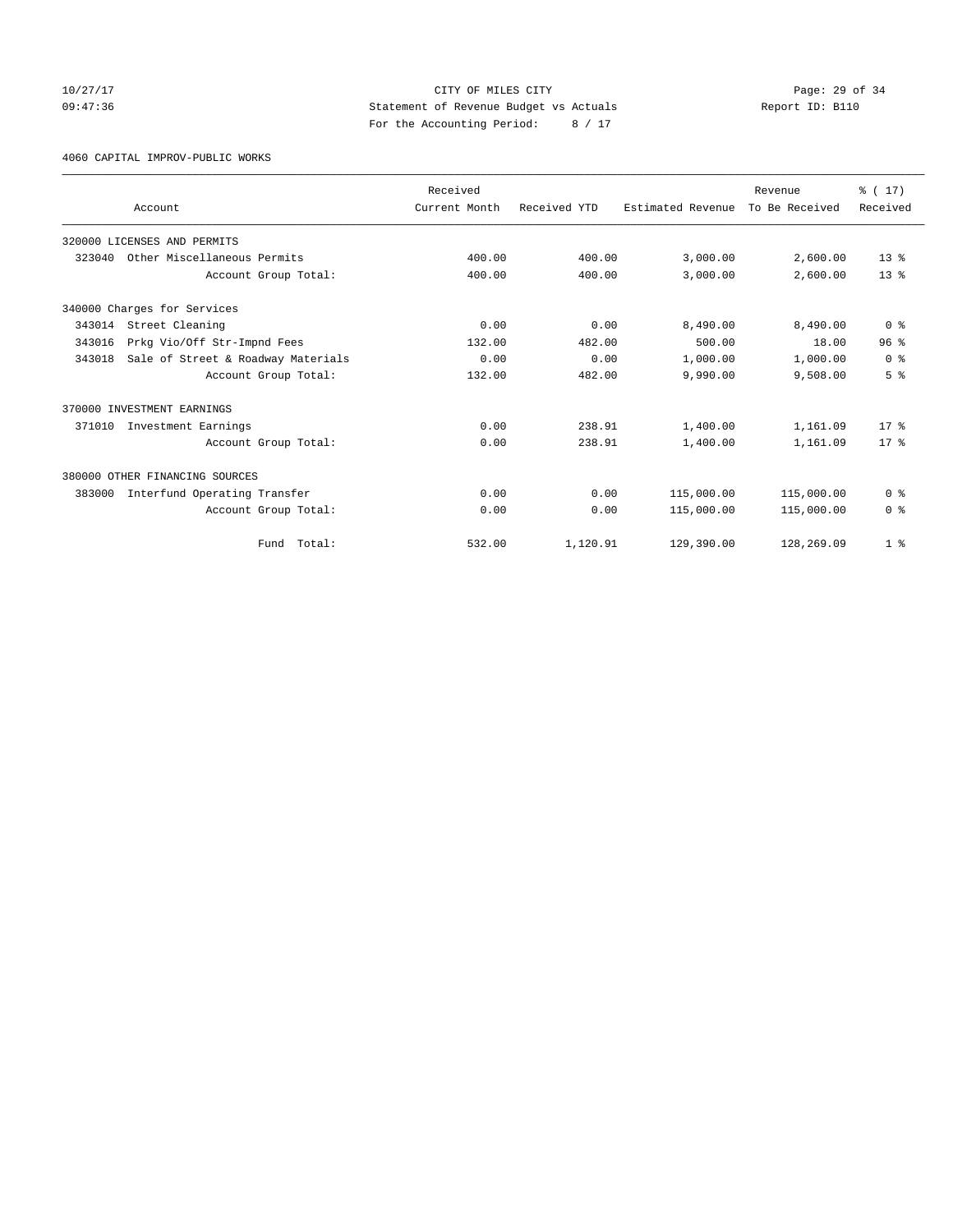## 10/27/17 Page: 30 of 34 09:47:36 Statement of Revenue Budget vs Actuals Report ID: B110 For the Accounting Period: 8 / 17

# 5210 WATER UTILITY

|        |                                | Received      |              |                   | Revenue        | % (17)              |
|--------|--------------------------------|---------------|--------------|-------------------|----------------|---------------------|
|        | Account                        | Current Month | Received YTD | Estimated Revenue | To Be Received | Received            |
|        | 340000 Charges for Services    |               |              |                   |                |                     |
| 343021 | Metered Water Sales            | 272,612.63    | 545,594.76   | 1,926,000.00      | 1,380,405.24   | $28$ %              |
| 343022 | Unmetered Water Sales/Chrgoffs | 172.87        | 183.56       | 1,000.00          | 816.44         | 18 <sup>8</sup>     |
| 343023 | Bulk Water Sales               | 378.42        | 439.78       | 7,500.00          | 7,060.22       | 6 <sup>°</sup>      |
| 343025 | Hookup Fee                     | 2,100.00      | 2,700.00     | 10,000.00         | 7,300.00       | 27%                 |
| 343026 | Water Install/Tap Chrgs/Labor  | 250.00        | 325.00       | 7,000.00          | 6,675.00       | 5 <sup>8</sup>      |
| 343027 | Chg for Wtr Dept. Serv         | 800.00        | 1,370.00     | 0.00              | $-1,370.00$    | ** %                |
| 343029 | Curb Stop Replacement Fee      | 3,674.00      | 7,346.00     | 43,000.00         | 35,654.00      | $17*$               |
|        | Account Group Total:           | 279,987.92    | 557,959.10   | 1,994,500.00      | 1,436,540.90   | 28 <sup>8</sup>     |
|        | 360000 MISCELLANEOUS REVENUE   |               |              |                   |                |                     |
| 362020 | MISC REVENUE                   | 3,386.50      | 3, 411.50    | 0.00              | $-3,411.50$    | $***$ $\frac{6}{5}$ |
|        | Account Group Total:           | 3,386.50      | 3, 411.50    | 0.00              | $-3,411.50$    | $***$ $ -$          |
|        | 370000 INVESTMENT EARNINGS     |               |              |                   |                |                     |
| 371010 | Investment Earnings            | 0.00          | 4,740.29     | 15,000.00         | 10,259.71      | $32*$               |
|        | Account Group Total:           | 0.00          | 4,740.29     | 15,000.00         | 10,259.71      | $32*$               |
|        | Fund Total:                    | 283, 374.42   | 566,110.89   | 2,009,500.00      | 1,443,389.11   | $28$ %              |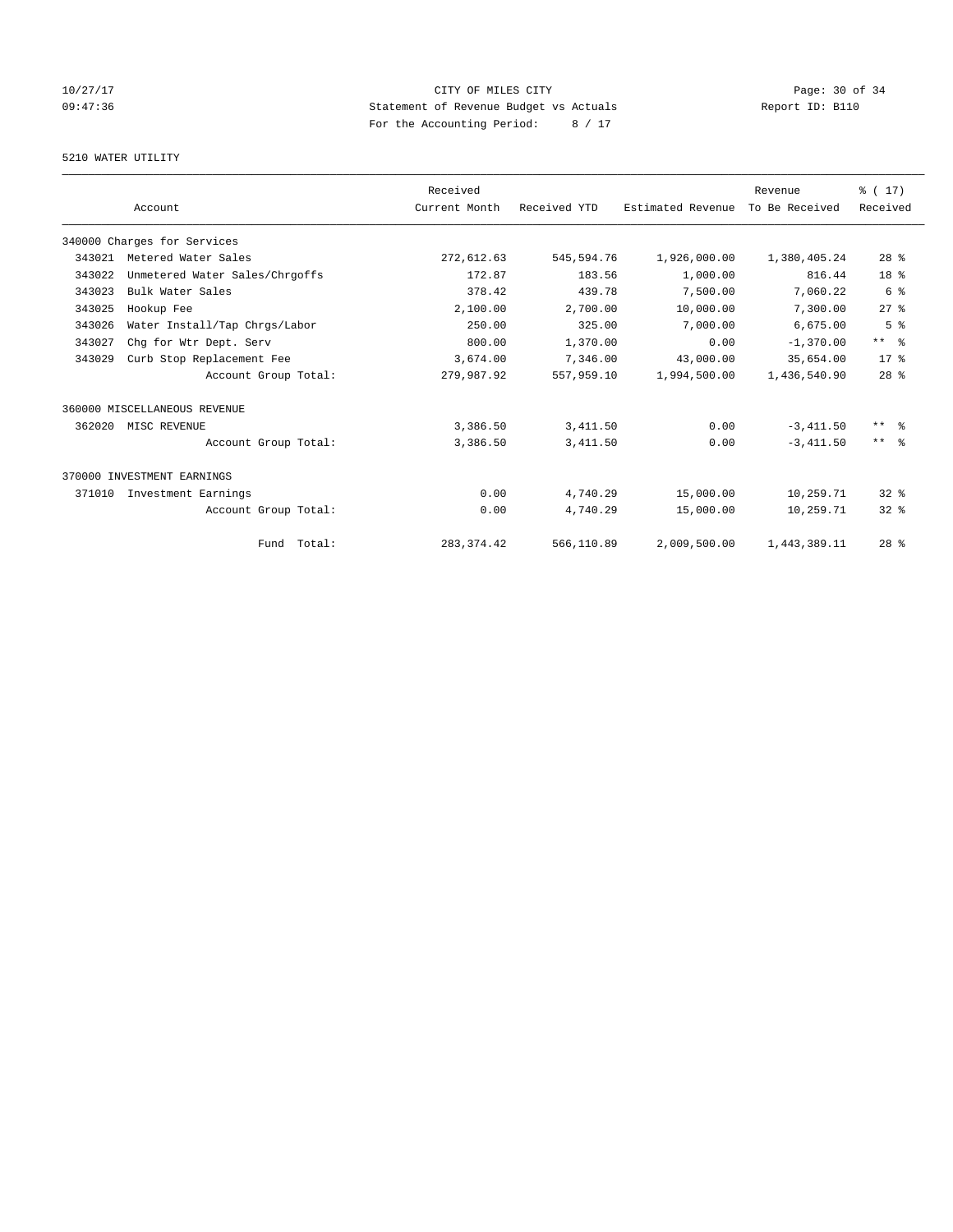10/27/17 Page: 31 of 34 09:47:36 Statement of Revenue Budget vs Actuals Report ID: B110 For the Accounting Period: 8 / 17

5310 SEWER UTILITY

|        |                                         | Received      |              |                   | Revenue        | % (17)                  |
|--------|-----------------------------------------|---------------|--------------|-------------------|----------------|-------------------------|
|        | Account                                 | Current Month | Received YTD | Estimated Revenue | To Be Received | Received                |
|        | 330000 INTERGOVERNMENTAL REVENUES       |               |              |                   |                |                         |
| 334120 | TSEP Grant                              | 0.00          | 0.00         | 0.00              | 0.00           | $***$ $=$ $\frac{6}{5}$ |
| 334121 | DNRC GRANTS                             | 0.00          | 0.00         | 50,000.00         | 50,000.00      | 0 <sup>8</sup>          |
| 334122 | Renewable Resource Grant                | 0.00          | 0.00         | 0.00              | 0.00           | $***$ $=$ $\frac{6}{5}$ |
|        | Account Group Total:                    | 0.00          | 0.00         | 50,000.00         | 50,000.00      | 0 <sup>8</sup>          |
|        | 340000 Charges for Services             |               |              |                   |                |                         |
| 343031 | Sewer Service Charges                   | 165,717.31    | 331, 197.92  | 1,986,000.00      | 1,654,802.08   | $17*$                   |
| 343032 | Sewer Installation Charges/Chrgoffs     | 110.77        | 121.46       | 500.00            | 378.54         | $24$ %                  |
| 343033 | Hookup Fee                              | 480.00        | 840.00       | 2,000.00          | 1,160.00       | $42*$                   |
| 343034 | Treatment Facilities Fees               | 50.00         | 275.00       | 1,500.00          | 1,225.00       | $18*$                   |
| 343036 | Miscellaneous Sewer Revenue (Labor)     | 640.00        | 640.00       | 2,000.00          | 1,360.00       | $32*$                   |
| 343037 | Baker Road Etc.                         | 1,214.99      | 1,214.99     | 12,000.00         | 10,785.01      | $10*$                   |
|        | Account Group Total:                    | 168,213.07    | 334, 289.37  | 2,004,000.00      | 1,669,710.63   | $17*$                   |
|        | 360000 MISCELLANEOUS REVENUE            |               |              |                   |                |                         |
| 361010 | Land Rental                             | 0.00          | 75.90        | 1,600.00          | 1,524.10       | 5 <sup>8</sup>          |
| 362020 | MISC REVENUE                            | 3,386.50      | 3,386.50     | 0.00              | $-3,386.50$    | $***$ $=$ $\frac{6}{5}$ |
|        | Account Group Total:                    | 3,386.50      | 3,462.40     | 1,600.00          | $-1,862.40$    | $216$ %                 |
|        | 370000 INVESTMENT EARNINGS              |               |              |                   |                |                         |
|        | 371010 Investment Earnings              | 0.00          | 1,721.06     | 2,000.00          | 278.94         | 86 <sup>8</sup>         |
|        | Account Group Total:                    | 0.00          | 1,721.06     | 2,000.00          | 278.94         | 86 <sup>8</sup>         |
|        | 380000 OTHER FINANCING SOURCES          |               |              |                   |                |                         |
|        | 381070 Proceeds/Loans/Intercap 016-2015 | 695, 333.00   | 695, 333.00  | 3,800,000.00      | 3,104,667.00   | 18 <sup>8</sup>         |
|        | Account Group Total:                    | 695, 333.00   | 695, 333.00  | 3,800,000.00      | 3,104,667.00   | $18*$                   |
|        | Fund Total:                             | 866, 932.57   | 1,034,805.83 | 5,857,600.00      | 4,822,794.17   | 18 <sup>8</sup>         |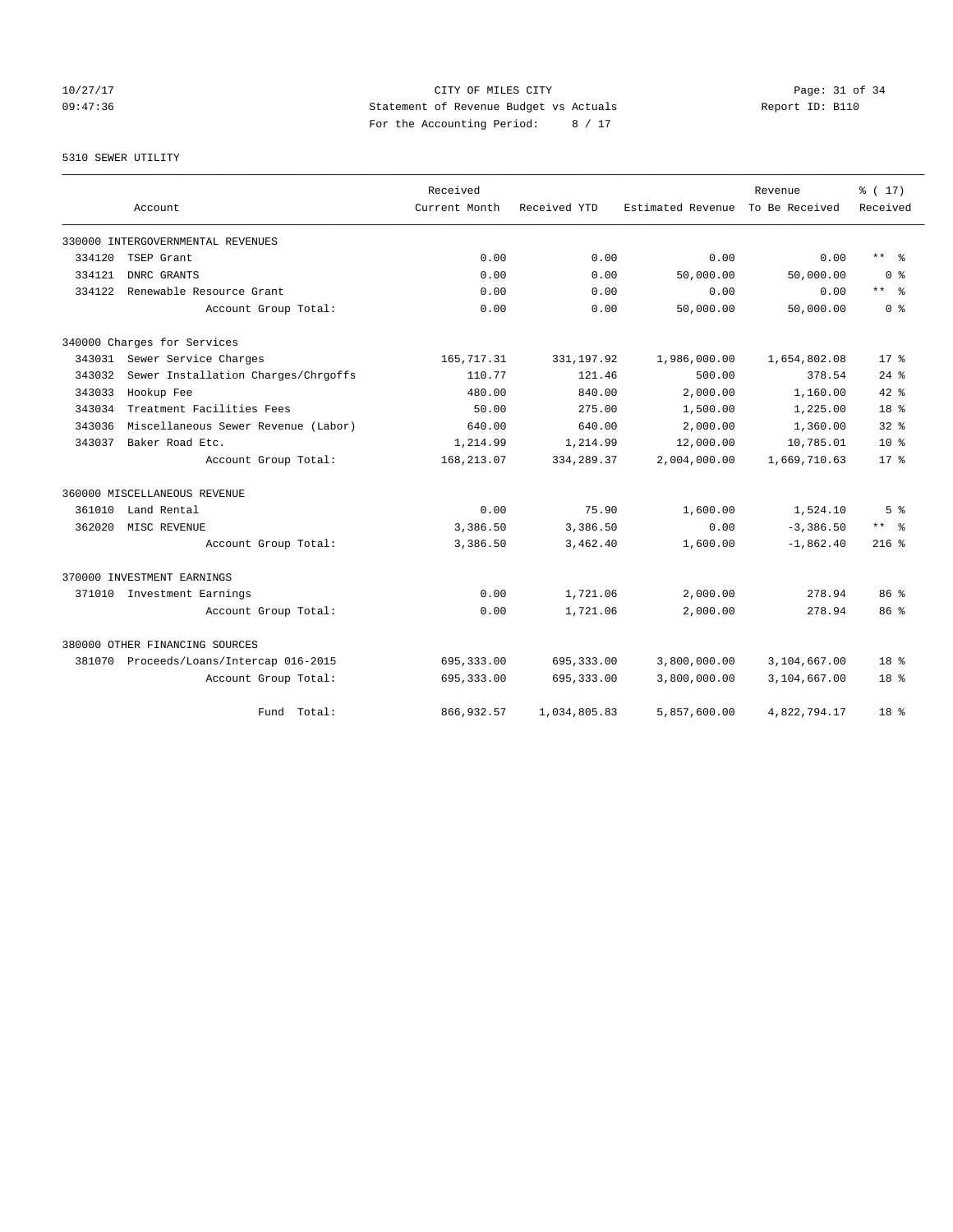10/27/17 Page: 32 of 34 09:47:36 Statement of Revenue Budget vs Actuals Report ID: B110 For the Accounting Period: 8 / 17

5510 AMBULANCE FUND

|              |                                            | Received      |              |                   | Revenue        | % (17)          |
|--------------|--------------------------------------------|---------------|--------------|-------------------|----------------|-----------------|
|              | Account                                    | Current Month | Received YTD | Estimated Revenue | To Be Received | Received        |
| 310000 TAXES |                                            |               |              |                   |                |                 |
| 311010       | Real Property Taxes                        | 24.03         | 87.49        | 8,366.00          | 8,278.51       | 1 <sup>8</sup>  |
| 311020       | Personal Property Taxes                    | 1.65          | 5.71         | 273.00            | 267.29         | 2 <sup>8</sup>  |
| 312000       | Penalty & Interest on Delinquent Taxes     | 1.37          | 4.79         | 30.00             | 25.21          | 16 <sup>8</sup> |
|              | Account Group Total:                       | 27.05         | 97.99        | 8,669.00          | 8,571.01       | 1 <sup>8</sup>  |
|              | 330000 INTERGOVERNMENTAL REVENUES          |               |              |                   |                |                 |
|              | 331040 Medicaid Supplemental Program-State | 0.00          | 0.00         | 6,398.00          | 6,398.00       | 0 <sup>8</sup>  |
|              | Account Group Total:                       | 0.00          | 0.00         | 6,398.00          | 6,398.00       | 0 <sup>8</sup>  |
|              | 340000 Charges for Services                |               |              |                   |                |                 |
| 341075       | Serv/Cnty-Interlocal Agmt                  | 0.00          | 0.00         | 72,000.00         | 72,000.00      | 0 <sup>8</sup>  |
| 342026       | Ambulance Charges                          | 65,307.99     | 144,852.70   | 830,000.00        | 685,147.30     | 17 <sup>8</sup> |
| 342027       | Ambulance Standby                          | 0.00          | 0.00         | 5,000.00          | 5,000.00       | 0 <sup>8</sup>  |
|              | Account Group Total:                       | 65,307.99     | 144,852.70   | 907,000.00        | 762,147.30     | 16 <sup>8</sup> |
|              | 360000 MISCELLANEOUS REVENUE               |               |              |                   |                |                 |
| 362020       | MISC REVENUE                               | 0.00          | 0.00         | 50,000.00         | 50,000.00      | 0 <sup>8</sup>  |
| 366010       | Misc- From Charge off Accts                | 1,026.45      | 1,501.25     | 6,000.00          | 4,498.75       | 25 <sup>8</sup> |
|              | Account Group Total:                       | 1,026.45      | 1,501.25     | 56,000.00         | 54, 498.75     | 3 <sup>8</sup>  |
|              | 380000 OTHER FINANCING SOURCES             |               |              |                   |                |                 |
| 381070       | Proceeds/Loans/Intercap 016-2015           | 0.00          | 0.00         | 230,000.00        | 230,000.00     | 0 <sup>8</sup>  |
| 383000       | Interfund Operating Transfer               | 0.00          | 0.00         | 230,000.00        | 230,000.00     | 0 <sup>8</sup>  |
|              | Account Group Total:                       | 0.00          | 0.00         | 460,000.00        | 460,000.00     | 0 <sup>8</sup>  |
|              | Fund Total:                                | 66, 361.49    | 146, 451.94  | 1,438,067.00      | 1,291,615.06   | $10*$           |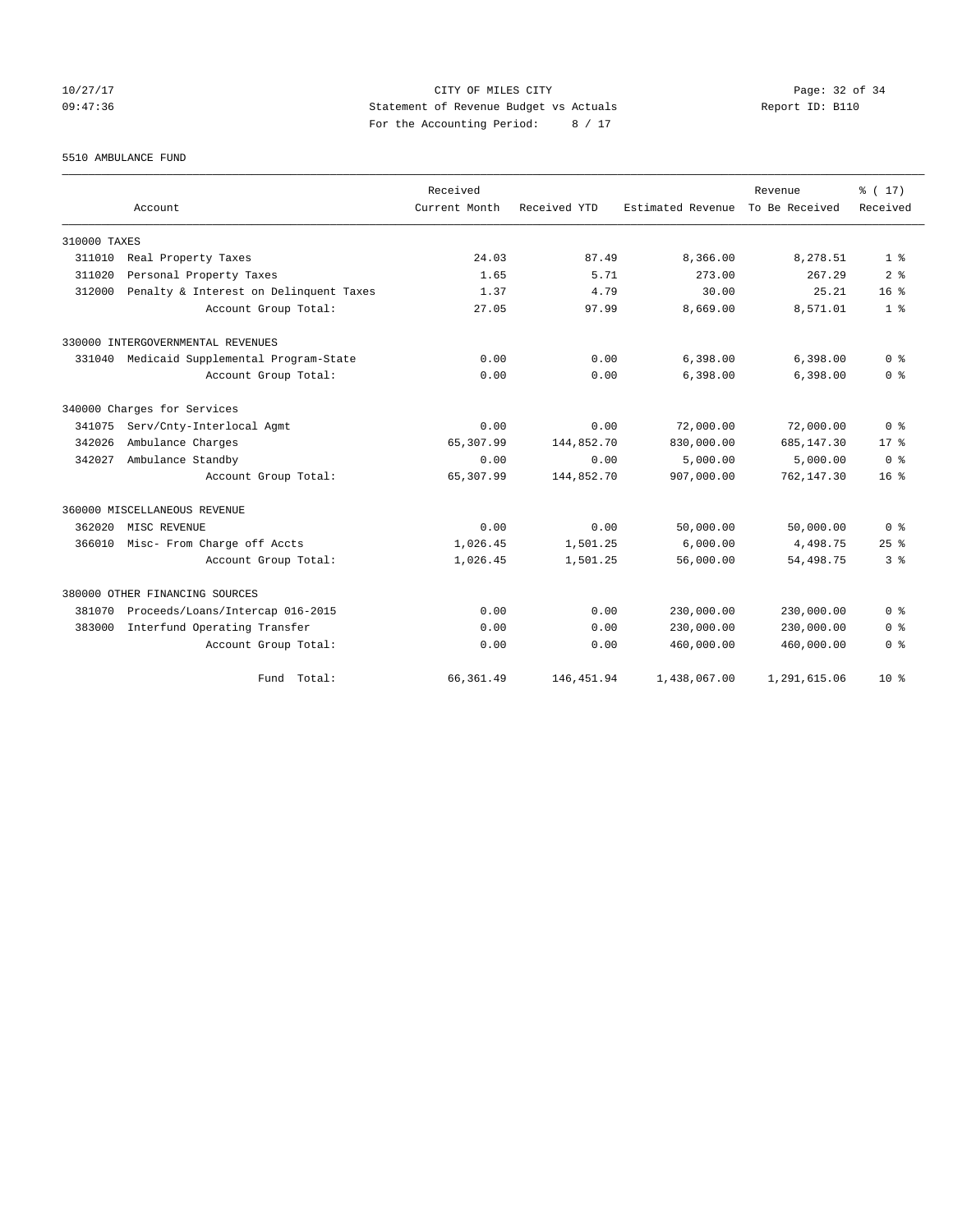10/27/17 Page: 33 of 34 09:47:36 Statement of Revenue Budget vs Actuals Report ID: B110 For the Accounting Period: 8 / 17

5610 AIRPORT OPERATING

|              | Account                                | Received<br>Current Month | Received YTD | Estimated Revenue | Revenue<br>To Be Received | % (17)<br>Received |
|--------------|----------------------------------------|---------------------------|--------------|-------------------|---------------------------|--------------------|
|              |                                        |                           |              |                   |                           |                    |
| 310000 TAXES |                                        |                           |              |                   |                           |                    |
| 311010       | Real Property Taxes                    | 36.04                     | 131.24       | 13,500.00         | 13,368.76                 | 1 <sup>8</sup>     |
| 311020       | Personal Property Taxes                | 2.47                      | 8.57         | 500.00            | 491.43                    | 2 <sup>8</sup>     |
| 312000       | Penalty & Interest on Delinquent Taxes | 2.05                      | 7.19         | 40.00             | 32.81                     | 18 <sup>8</sup>    |
|              | Account Group Total:                   | 40.56                     | 147.00       | 14,040.00         | 13,893.00                 | 1 <sup>8</sup>     |
|              | 330000 INTERGOVERNMENTAL REVENUES      |                           |              |                   |                           |                    |
| 331129       | Federal Aeronautics Admin Grant        | 0.00                      | 0.00         | 391,950.00        | 391,950.00                | 0 <sup>8</sup>     |
| 334060       | Coal Impact Grant-016-2015             | 0.00                      | 0.00         | 43,900.00         | 43,900.00                 | 0 <sup>8</sup>     |
|              | Account Group Total:                   | 0.00                      | 0.00         | 435,850.00        | 435,850.00                | 0 <sup>8</sup>     |
|              | 340000 Charges for Services            |                           |              |                   |                           |                    |
| 341075       | Serv/Cnty-Interlocal Agmt              | 0.00                      | 0.00         | 30,000.00         | 30,000.00                 | 0 <sup>8</sup>     |
| 343018       | Sale of Street & Roadway Materials     | 0.00                      | 0.00         | 1,000.00          | 1,000.00                  | 0 <sup>8</sup>     |
| 343061       | Landing Fees                           | 185.70                    | 185.70       | 1,800.00          | 1,614.30                  | $10*$              |
| 343062       | Aviation Fuel                          | 207,955.46                | 358,954.69   | 420,000.00        | 61,045.31                 | 85%                |
| 343064       | Hangar Rent                            | 7.587.76                  | 12,700.52    | 55,000.00         | 42,299.48                 | $23$ $%$           |
| 343065       | Building Rentals                       | 1,132.15                  | 2,264.30     | 14,000.00         | 11,735.70                 | 16 <sup>8</sup>    |
| 343067       | Other - Miscellaneous                  | 0.00                      | 24.98        | 1,000.00          | 975.02                    | 2 <sup>8</sup>     |
| 343069       | Ag Contract                            | 0.00                      | 0.00         | 10,000.00         | 10,000.00                 | 0 <sup>8</sup>     |
|              | Account Group Total:                   | 216,861.07                | 374,130.19   | 532,800.00        | 158,669.81                | 70 %               |
|              | 360000 MISCELLANEOUS REVENUE           |                           |              |                   |                           |                    |
| 361010       | Land Rental                            | 1,733.59                  | 4,927.18     | 25,000.00         | 20,072.82                 | $20*$              |
| 362020       | MISC REVENUE                           | 15.98                     | 225.98       | 300.00            | 74.02                     | 75 %               |
|              | Account Group Total:                   | 1,749.57                  | 5, 153. 16   | 25,300.00         | 20,146.84                 | $20*$              |
|              | 370000 INVESTMENT EARNINGS             |                           |              |                   |                           |                    |
|              | 371010 Investment Earnings             | 0.00                      | 30.84        | 150.00            | 119.16                    | $21$ $%$           |
|              | Account Group Total:                   | 0.00                      | 30.84        | 150.00            | 119.16                    | $21*$              |
|              | Fund Total:                            | 218,651.20                | 379, 461.19  | 1,008,140.00      | 628,678.81                | 38 <sup>8</sup>    |